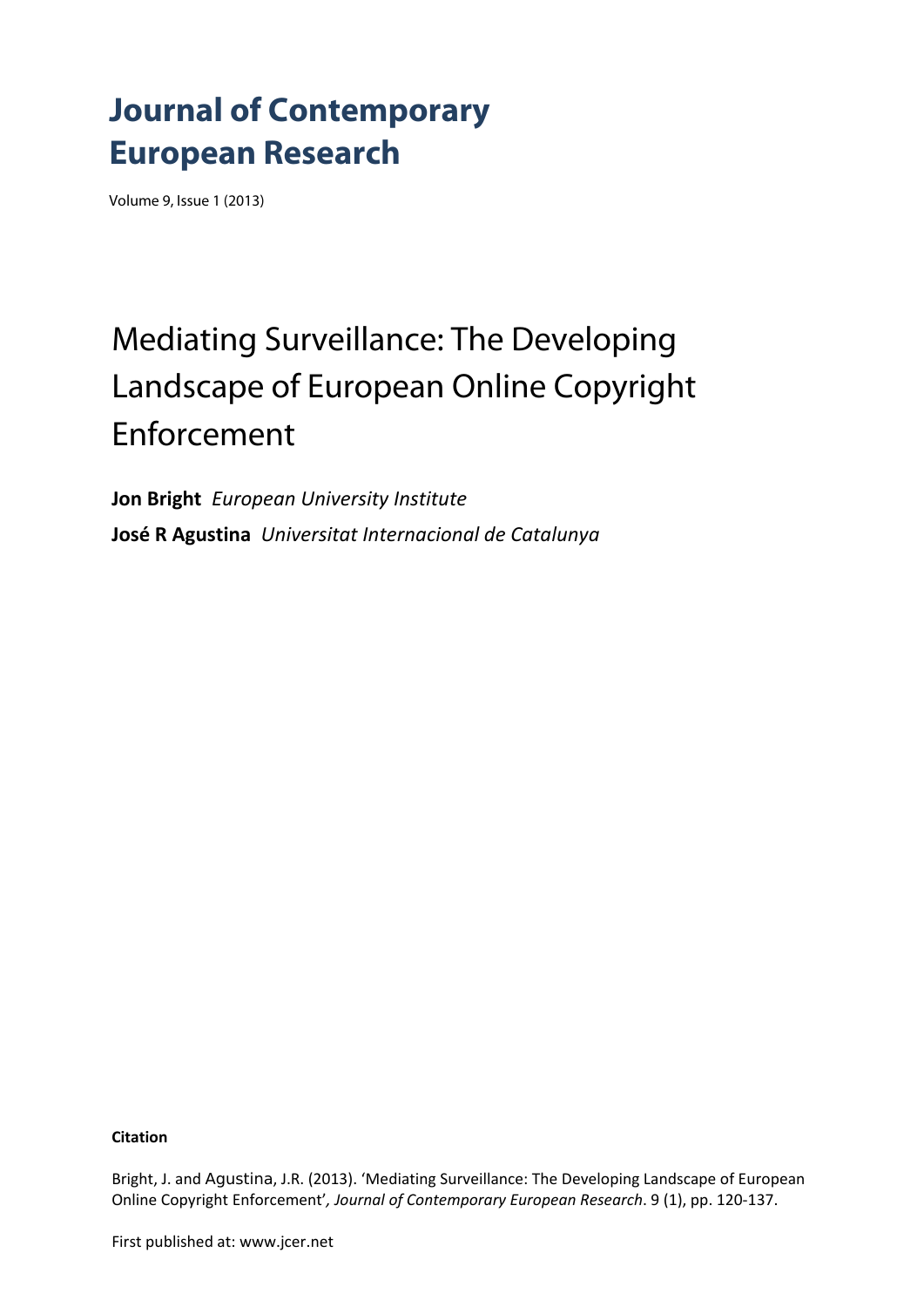## Abstract

After a period of relative laissez faire, governments around the world are beginning to attempt to regulate online life, for a variety of reasons, through various mechanisms of surveillance and control. The drive to enforce the respect of copyright is at the forefront of these attempts, a highly controversial topic which pits proponents of the rights of the creative industry against advocates of freedom of speech. Apart from their inflammatory nature, one distinguishing characteristic of most of these schemes is that they are *mediated*: that is, they are conducted with the help of third parties, most often internet service providers. The mediation of surveillance is something as yet relatively underexplored by the field of surveillance studies, whose theoretical tools are by and large focussed on a two way relationship between watcher and watched. This article seeks to remedy this deficit, by examining the dynamics of mediation in the context of online copyright enforcement. We argue that, far from being a neutral process, the displacement of surveillance to third parties has a crucial impact on the way in which it is conducted. In particular, the expanding capacity of mediators becomes a reason for justifying surveillance in and of itself.

## Keywords

Copyright; Information society; Internet

The study of surveillance, whilst taking in a huge variety of situations and practices, most frequently concerns some sort of relationship between watcher and watched. This conceptualisation of surveillance as a two actor relationship, while clearly of use in many situations, nevertheless has the potential to exclude other parties who play an important role in structuring social control. As Aaron Martin et al. argue:

'Traditional ways of understanding surveillance, by focussing on the increasing capabilities of the surveyors and the expansion of surveillance to include previously exempt groups, reinforce the conception that surveillance is a party for two: an exclusive relationship between the surveyor and her subjects. Looking at the world this way not only ignores some of the actors who resist surveillance, but also excludes the assemblages that conduct the surveillance.' (2009: 215)

The surveillance of online space is a case in point. Like the technology of the internet itself, regimes of control online work not through a two way relationship between watcher and watched, but by distributing functions to a heterogeneous network of actors. These actors, of which the internet service provider is the most obvious example, may have little interest in pursuing a particular surveillance function; yet legislation, court decisions, and regimes of liability can nevertheless compel them to do so. The mediation of surveillance online is more than simple delegation, from a superior to a subordinate: it is a type of *deputization*, a (perhaps unwilling) co-option of private actors into the aims of the surveillance system (Michaels 2010). This mediation is something which as yet remains under-theorized and underexplored in literature on surveillance studies.

This article explores the mediation of surveillance online, placing particular focus on the enforcement of online copyrights in Europe. It aims to make two major contributions to the literature. In the first section, it seeks to define theoretically the concept of mediation, relating it to a broader literature on the notion of the surveillant 'assemblage'. The key characteristics of surveillance mediation are explored, and several expectations about mediation are advanced. Secondly, it provides a comparative overview of legislation relating to online copyright in four European countries (the UK,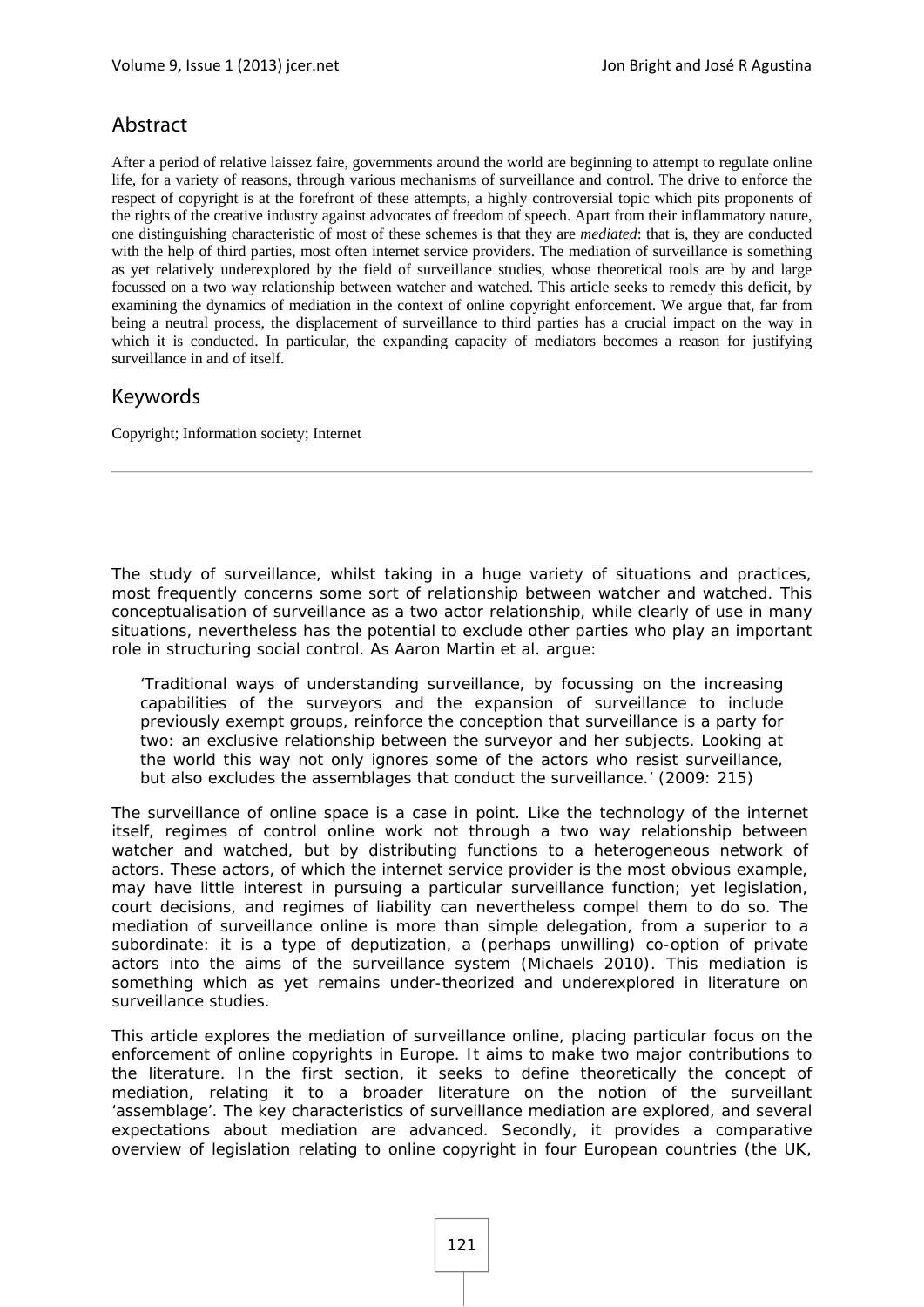France, Spain and Italy). This empirical material allows us to better flesh out how the concept of mediation works in practice.

## **MEDIATION SURVEILLANCE: THEORETICAL REFLECTIONS**

David Lyon, perhaps the leading author in the field or surveillance studies, defines surveillance as 'focused, systematic and routine attention to personal details for the purposes of influence, management, protection or direction (2007: 14). This is, as Lyon intends, is a broad definition: a wide range of human activity in a diverse set of fields could therefore be said to constitute some kind of surveillance (Lyon 2007: 25-45). Much early work on surveillance studies focussed on large public institutions such as schools, prisons and the military created during the broader construction of the modern Nation State (see, inter alia, Dandeker 1990, Giddens 1987). This work emphasised the important role such institutions played in the construction of identity, a concept which was perhaps most fully expressed through Michel Foucault's reading of Jeremy Bentham's "panopticon" (1975), which described a centralized, all embracing institution which completely defines those within its gaze ("soul training" as Haggerty and Ericson call it – 2000: 615). Also, more importantly for our purposes, it presented surveillance as a generally two way relationship: between surveillant institution and surveilled subject.

More recent literature has started to broaden the focus of surveillance studies, to look not only at state based forms of social control but also private institutions and different forms of public-private partnerships. As the focus of the field has shifted, the usefulness of the panopticon (and other concepts based around it) started to come into question (see Haggerty and Ericson 2000, Haggerty 2006). Newer types of surveillance (such as customer tracking schemes or the cookies installed by many websites) seemed to have aims much more mundane than 'soul training', while the networked nature of contemporary surveillance appears at odds with the description of one overarching institution.

In response to this apparent need, drawing on the work of Gilles Deleuze and Félix Guattari (1980), Kevin Haggerty and Richard Ericson developed the concept of the "surveillant assemblage" to help better describe this new turn in surveillance studies (while David Lyon has also made some remarks in the area, see Lyon 2007: 111-115). Deleuze and Guattari's more general concept of "assemblage"<sup>1</sup> is inspired by their reflections on the "rhizome", a type of plant which connects a variety of apparently separate shoots through an underground root system. Haggerty and Ericson regard contemporary surveillance as rhizomatic because apparently separate systems can nevertheless be joined, and work together, even in the absence of a centralized driving logic. An assemblage is decentralized, constantly shifting, and animated only by a range of temporary "desires" (Haggerty and Ericson 2000: 609), which are loose imperatives to organise and control information rather than affect changes in personality.

The assemblage is important for surveillance studies because it permits a change of focus, away from watcher and watched towards connections between surveillance system: what causes them to develop, and how different types of connections might have different types of effects. It permits, in other words, the study of multi-actor surveillance networks, breaking out of the traditional two way paradigm. However, while the term assemblage is by now also 'a conceptual benchmark in the surveillance literature' (Hier 2003: 400), its potential as a concept has remained mostly underexplored: there has been little literature dedicated to fleshing out the mechanics through which assemblages work, nor what type of expectations the appearance of an assemblage should generate.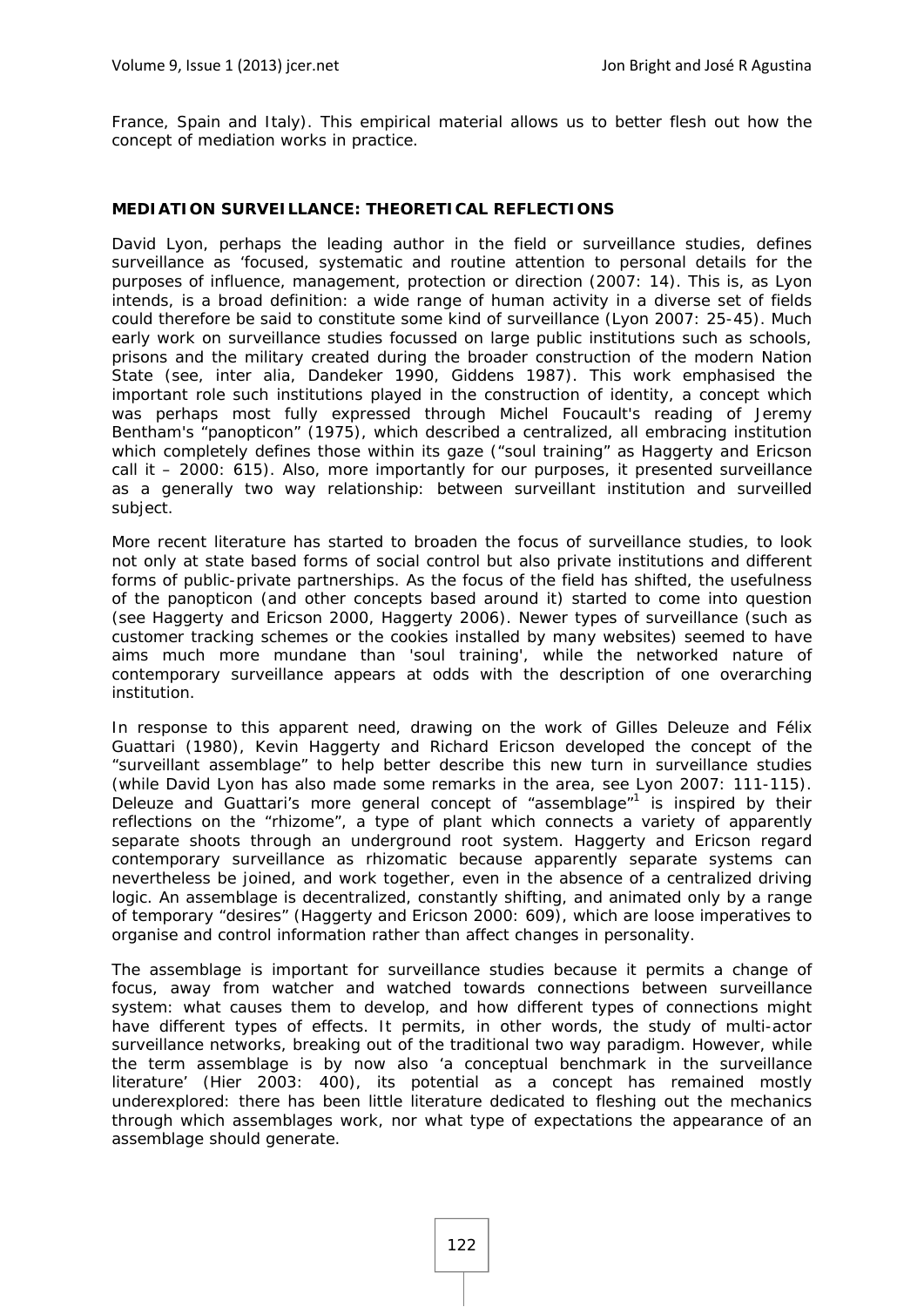In this article, we explore one crucial aspect of the surveillant assemblage: the fact that some or all of the work of surveillance is distributed onto a variety of different actors, which we call "mediation". We define the mediation of surveillance as occurring when some or all of the "activity" of surveillance defined by Lyon is conducted by agents outside of the direct control of the surveillance institution. For example, banks act as agents of surveillance when they check the transactions of their customers for financial fraud (Bergström et al. 2011). Airlines act as agents when they enforce the visa regulations of countries that they are flying to (Guiraudon 2003). And, in our area of focus, internet service providers act as agents when they are called upon to both carry out surveillance and sometimes even control the activities of their customers. This mediation is crucial to the assemblage as a whole (without it, no systems would "assemble").

We advance three major hypotheses about the mediation of surveillance. Firstly, we expect it to occur in situations where institutions conducting surveillance have incomplete power or information. While they might have the ability to successfully deputise other social actors into their surveillance system, they are unable (for financial, technical, legal or other reasons) to carry out the surveillance themselves. Mediation, in this reading, is a sub-optimal solution for a surveillance system, even if it might be financially or practically more viable. For example, Michaels notes how in the US, in the climate following 9/11, delivery companies were encourage to report suspicious behaviour in any of the premises they visited (Michaels 2010). The security services were interested in these companies because they had a kind of access to individual homes and dwellings which it would be impossible for the police to duplicate without a warrant. This contradicts somewhat the description of the assemblage which Haggerty and Ericson advance: for them, assemblages are indicative of the increasing power and spread of surveillance institutions (they see the development of a 'monumental tide of surveillance which washes over us all' - Haggerty and Ericson 2000: 609).

Secondly, we expect a significant degree of coercion to be required in the mediation of surveillance. Though Haggerty and Ericson theorise assemblages whose constituent parts cooperate to mutual benefit, in our reading mediators of surveillance rarely have an outright incentive to pass on information. Banks, for instance, have to go to significant time and expense to check their customers are not conducting financial fraud. The only way to persuade them to do so is to impose heavy regimes of liability, backed up by checks and financial sanctions. Finally, we expect the mediation of surveillance through third parties to have significant consequences for the effectiveness through which it is carried out, the opportunities that those who are "surveilled" have to resist the system, and the overall outcomes of the institution. Mediating surveillance, in other words, may create new opportunities for both watcher and watched. This is something which the literature has so far left underexplored.

In this article, we aim to explore these expectations through the example of online copyright enforcement in Europe. The internet as an environment presents an excellent opportunity to explore mediation because it represents a peculiar regulatory challenge for national governments. Its transnational nature challenges laws and regulations based around national political systems. Its design means that its users are relatively anonymous, or at least very complicated to identify from a legal point of view. Finally, its constantly evolving technology challenges attempts to create workable governance solutions, which will often be out of date even before they are brought into law.

Because of this challenge, we argue, governments are especially likely to resort to mediation. The major actor which is called upon to mediate surveillance online is the internet service provider [ISP]. ISPs are uniquely placed to observe the actions of their users. As Paul Ohm puts it:

'Because the ISP is the gateway—the first hop—to the Internet, almost any communication sent to anybody online is accessible first by the ISP. Like the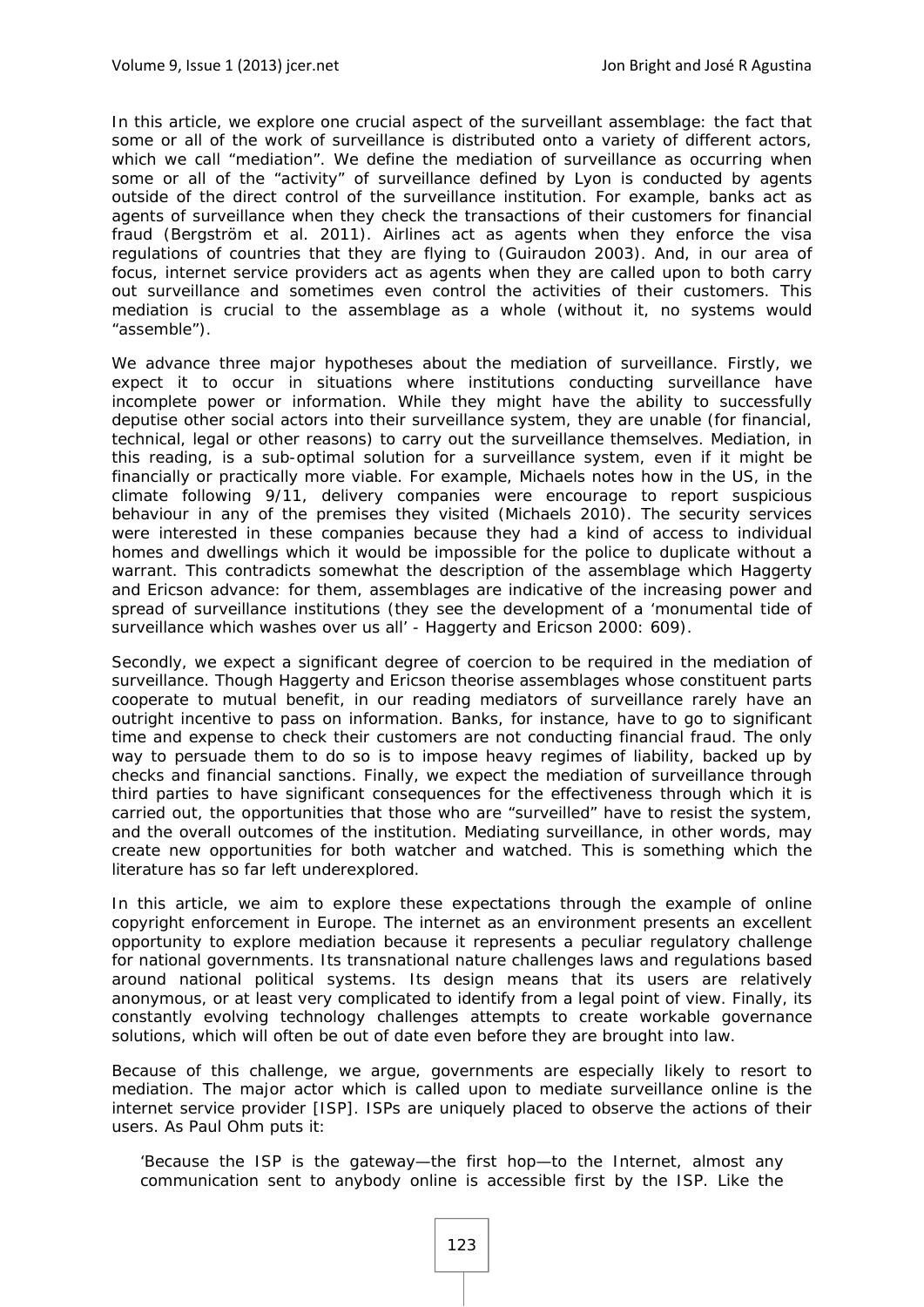naked eye, ISPs can view our online activity across the Internet landscape, seeing everything we do regardless of destination or application. In fact, no other online entity can watch every one of a user's activities, making the ISP's viewpoint uniquely broad.' (2009: 1438)

ISPs are also uniquely positioned to help other actors observe the actions of internet users. When a connection is made to a website, for instance, all the website sees is an IP address. This IP address cannot straightforwardly be connected to a particular individual<sup>2</sup>. IP addresses can, however, be connected to the person or institution which allocates the IP address. These institutions, which are most often ISPs, are allocated chunks of IP addresses by regional "internet registries", which themselves receive them from the Internet Corporation for Assigned Names and Numbers [ICANN], the private organisation dedicated to allocating IP addresses (for an overview see Muller 2008: 4-6). Upon request, the ISP in question should be able to connect a given IP address with a particular account holder. In other words, ISPs occupy a special position in internet architecture. In Jon Zittrain's words, they represent natural "points of control" of content produced online (2003).

Contemporary governments are currently pursuing a wide variety of policy initiatives aimed at regulating certain aspects of online life, and thus reducing certain types of harmful activity such as distribution of terrorist material, incitement to religious hatred, the sale of extreme or child pornography and the violation of copyright and intellectual property rights. In this article, we choose to focus on the last aspect, largely because legal regimes surrounding the protection of copyright online are probably the most well developed, and hence provide more material for investigation and comparison.

We pursue a comparative analysis of four different countries (the UK, France, Italy and Spain). A comparative analysis is helpful in this instance because of the diversity of European approaches to the regulation of copyright enforcement. Looking at the mediation of surveillance in different contexts will allow us to highlight general characteristics relevant to the theory of assemblage in a way that a single case study would not. We chose to focus on these four countries in particular for several reasons. Firstly, they present a range of different stances on copyright enforcement, ranging from the more punitive approaches of the UK and France to the relatively lax stance adopted in Italy and Spain. Secondly, they have a variety of different legal systems and cultures, from the common law of the UK to the civil law of the three continental countries. Finally, they have diverse approaches to the question of digital "civil liberties": in particular, they have data protection authorities of diverging strengths.

Before turning to our case studies, we will provide a brief overview of the legislative situation at the European level, which forms the background context for all our four cases. As Ohm argues, up until now ISPs have made relatively little use of their position as an unrivalled internet "point of control"  $(2009)^3$ . Indeed, for the most part, their eyes have remained shut to the activities carried out by their customers. One important reason for this, in Europe, is that the potential liability of ISPs (and other intermediaries) for crimes committed by users of their services was curtailed significantly by the European Electronic Commerce Directive [ECD] (Directive 2000/31/EC), adopted in the year 2000 and since then transposed into law in Member States (see Pearce and Platten 2000). This piece of legislation aimed to harmonise certain rules on ISP liability, following several court cases in EU Member States (Pearce and Platten 2000: 372). In particular, it aimed to establish a common minimum standard of protection for ISPs, which Member States could widen if they wished to, but not go below (Stalla-Bourdillon 2011: 52). It did so by establishing specific exemptions, also called "safe harbour provisions", for third party content which ISPs cache, host or transmit (Peguera 2010: 151). The directive also specifically forbade Member States from introducing legislation which required those transmitting content to systematically keep it under surveillance. This directive reinforces the absence of surveillance in online space in Europe. It creates a situation where an ISP has little to gain<sup>4</sup>, and potentially much to lose, by knowing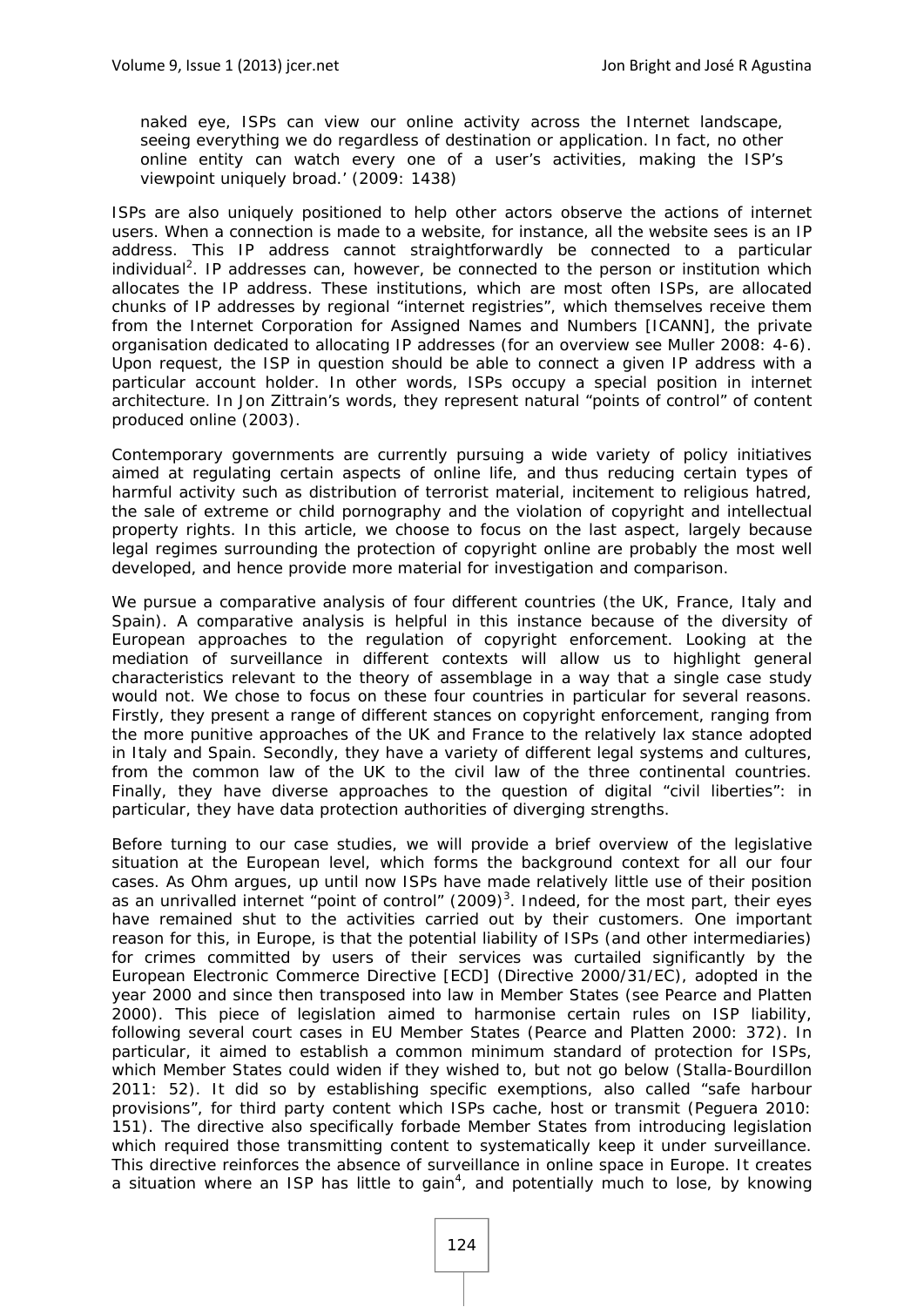what is transmitted over or hosted on its networks (for a discussion see Bodard 2003: 268-269).

The ECD does not provide ISPs with the freedom to completely ignore illegal content. In particular, it does require those hosting such content (that is, storing it on their servers) to remove it expeditiously once they have "actual knowledge" of its presence, a so called "notice and takedown" procedure (Moore and Clayton 2009). Importantly, as Pablo Baistrocchi points out (2003: 124-125), it does not specify exactly how such a procedure might take place, leading to a diversity of opinions about what constitutes such knowledge (from a prior decision of a court to an email from a third party) and what format those wanting to provide such knowledge have to give it in (for example, can a rights holder email Youtube asking that all examples of its work be removed from its servers, or does it have to provide a specific link to each individual example of infringement? – see Peguera 2010). While little detailed research exists on the extent to which notice and takedown is used within Europe, studies which have taken place seem to suggest that ISPs act quickly to remove content simply on the basis of email notification, while conducting little checking of the veracity of the claims (see e.g. Nas 2004).

The existence of such procedures encourages those with an interest in the legality of internet content to engage in the active surveillance of the online environment (as Katyal, 2004, argues), looking for ISPs hosting illegal content, in order to ask them to remove it; and, in recent years, several pieces of legislation have attempted to extend this ability.<sup>5</sup> At the forefront of these efforts has been recent legislation aimed at combating copyright infringement, frequently referred to as "piracy". While all of this legislation differs, it also has one thing in common: the important position of the ISP in the production of surveillance and control. As Fanny Coudert and Evi Werkers put it, 'copyright societies are currently pushing for increased private enforcement of intellectual property rights on the Internet, in particular by trying to involve Internet Service Providers (ISPs) in their combat against copyright infringements' (2010: 50).

The EU continues to legislate in the area. However, in the absence of European wide agreement on what to do, many important decisions have been left to Nation States (for example, in 2008 the ECJ decided that there was no obligation for an ISP to disclose the IP addresses of its users under European law, but neither was it prohibited, passing the responsibility to Member States to decide – see Coudert and Werkers 2010: 51). This situation has led to considerable diversity within European States over the regulation of copyright online, making it an especially fertile area for comparative analysis. In the next four sections, we present an overview of the situation in our four countries of study, focussing on the most recent developments in legislation.

## **UK**

We will begin with the situation in the United Kingdom. The Digital Economy Act, which became law in Britain in June 2010, contains two measures designed to restrict online copyright infringement (sections 3-18 of the act). Most controversial amongst these is the creation of "copyright infringement reports" [CIR], a tool which a rights holder can use to initiate a system of sanctions against individuals thought to be violating copyright. The precise mechanics of a CIR are set out by the "Initial Obligations Code", a set of rules to be created by Ofcom, the UK's independent regulator of the communications industry. At the time of writing this code was available in draft format only (see OFCOM 2011: 42-64), and had yet to be ratified by parliament, hence some of the details provided here may be subject to change. Nevertheless, the draft version provides a good idea of how the act could work in practice.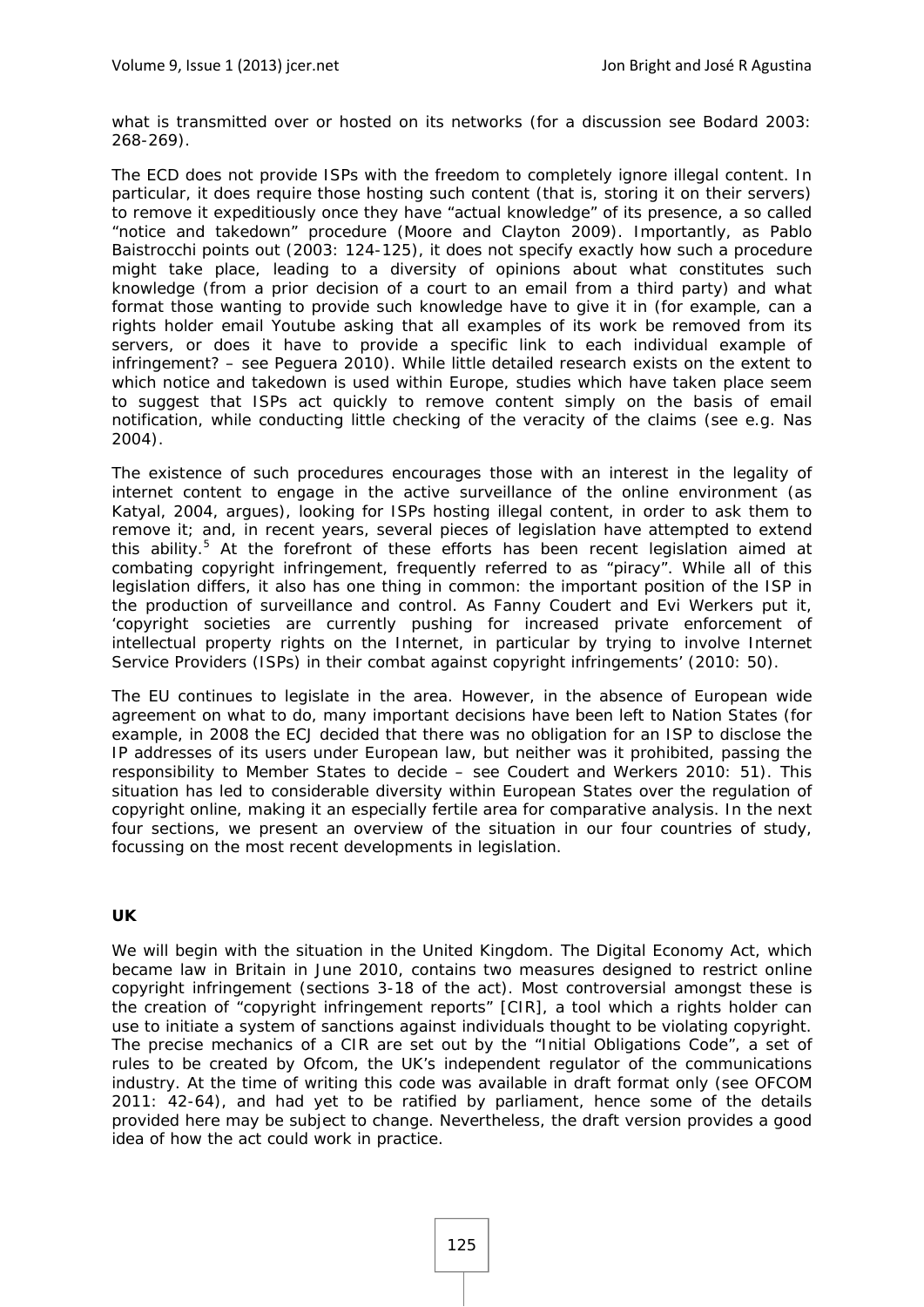According to the wording of the act, if it appears to the copyright owner that a certain IP address has infringed on their copyright, they have the right to submit such a report to the internet service provider responsible for the IP address (OFCOM 2011: 45), who is then responsible for sending details of the report on to the person who holds the account (OFCOM 2011: 51-52). Rights holders are also allowed to request from ISPs aggregate "infringement lists" of those subscribers who have had at least three copyright infringement reports relating to their work (OFCOM 2011: 48), so as to pursue litigation against them. Furthermore, the Secretary of State may decide to impose "a technical obligation" on the ISP to limit the access of the internet subscriber in some way. This may include reducing the bandwidth available to the user (making downloads of large files like films impractical), preventing (or trying to prevent) peer-to-peer connections, or conducting more invasive surveillance of the user's account. Or it may simply involve suspension of the individual's internet access.

All these measures amount to increased incentives for copyright holders to monitor the behaviour of individuals using the internet as a means of watching or listening to copyrighted material (especially those connected to peer-to-peer networks). This incentive has not gone unnoticed: a recent study claimed that several companies were engaged in the en masse collection of information (particularly IP addresses) about those using peer-to-peer technology; many of which appeared not to be copyright holders per se, but rather private companies who might intend to sell this information on at a later date.

The Digital Economy Act also contained provisions for injunctions to be provided against specific locations on the internet (sections 17 and 18), which would have required service providers to prevent their subscribers from having access to these locations. Again, the motivation is copyright: the secretary of state can make provision for the injunction only when a court is satisfied that the website is facilitating access to "a substantial amount of copyright material", either by hosting it itself or, potentially, by linking to it. Even before these measures have been implemented, a UK High Court granted an order on behalf of the Motion Picture Association requiring British Telecom [BT], the largest British ISP in terms of subscriber numbers, to block access to "Newzbin2", a file sharing website, the first time such an order had been granted in the UK ([2011] EWHC 1981 (Ch)). This case turned on an argument about whether BT had "actual knowledge" that its subscribers were using its services to infringe copyrighted material, and thus could be served an injunction under the provisions of the information society directive (Directive 2001/29/EC). The judge determined that they did (Article 157 of the judgment). The ruling was widely viewed as potentially the first of many, as future injunctions claims are unlikely to be challenged (Ashford 2011). Also of importance was the fact that Newzbin2 was not hosted in the UK, making blocking the only sanction the MPA could realistically pursue in UK courts. BT already takes step to block some websites on the internet through an inbuilt filter called "cleanfeed", which had been developed to block websites suspected of containing child pornography, in collaboration with the "internet watch foundation", a non-profit organisation which encourages members of the public to submit links to potentially offending material (and thus itself an interesting example of public participation in online surveillance). Newzbin2 could in theory be added quite simply to this filter, something which proved important in the judgment. However, it is unclear whether BT will really be able to effectively block the site (see Clayton 2011), and, importantly, what the court will require them to do if they are not (Halliday 2011).

To what extent the provisions of the Digital Economy Act will be implemented remains to be seen, though despite legal challenges Ofcom appears set to press ahead. Nevertheless, several conclusions can be drawn for the more general topic of surveillance mediation. Firstly, we can see that surveillance of online copyright in the UK is essentially a four way relationship, between companies hosting potentially infringing material, companies providing internet access, individuals using that access and rights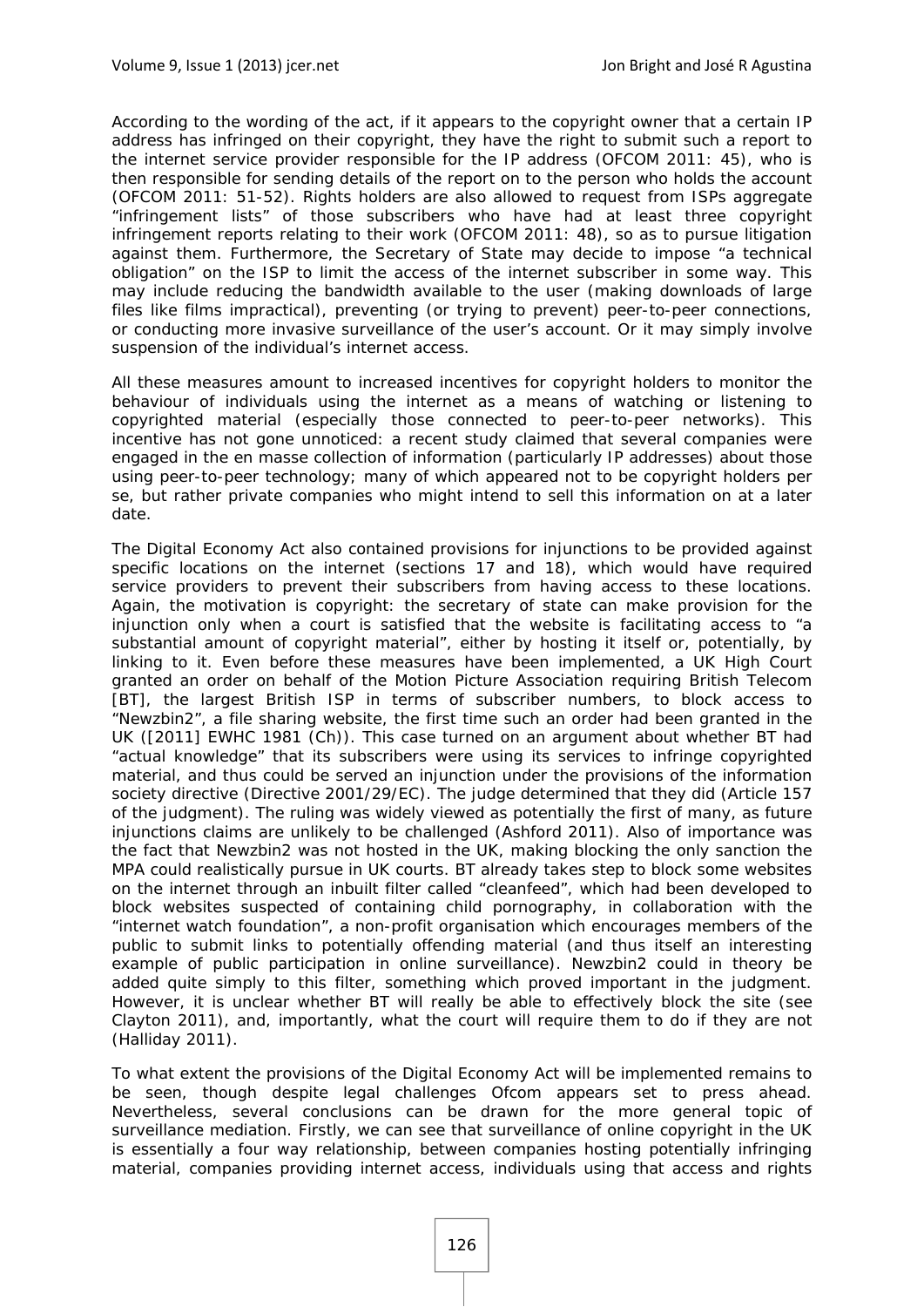holders themselves. The government is involved only to the extent that it sets the rules of the game in terms of what power rights holders have to oversee the use of their material. Secondly, we can see that the decision about where to locate the surveillance (with the ISP) depends crucially on what knowledge they have; something which is fiercely debated in court. Thirdly, as Aaron Martin (et al. 2009) speculated, the inclusion of mediators serves to increase potential points of resistance to surveillance, demonstrated by continuing legal challenges to both the DEA and other types of internet blocking.

## **FRANCE**

We will now turn our attention to France, where, in 2009, a new administrative authority was created: the *Haute Autorité pour la Diffusion des Oeuvres et la Protection des droits sur l'Internet* [HADOPI] ("High authority for the distribution of creative work and the protection of copyrights on the internet<sup>"</sup>)<sup>6</sup>. Hadopi aims to combat illegal file sharing through a system of surveillance of peer-to-peer traffic, supplemented by a system of sanctions known as a "graduated response" (Meyer and Van Audenhove 2010; Dejean et al. 2010)<sup>7</sup>. The HADOPI body itself acts as a coordinator of the sanctions. Online copyright holders are allowed to send in reports of apparent copyright infringement to HADOPI, which checks that these reports contain sufficient information to warrant a response. If so, the body sends a series of letters to the person who owns the connection suspected of infringing. Two warning letters are sent; upon receipt of a third complaint, the case is sent to a judge<sup>8</sup>, who decides if there is sufficient evidence to warrant suspension of the internet account.

While in theory a variety of methods are available to rights holders who wish to look for online infringements, in practice the majority of infringement reports are sent by Trident Media Guard [TMG], a private company contracted by music industry rights holders in France. TMG conducts surveillance on peer-to-peer networks on the basis of a library of 10,000 different pieces of music (which is updated periodically), and sends infractions on to HADOPI (Rees 2010e). Up to 25,000 submissions per day are allowed, while TMG also retains this information for use in potential prosecutions (Rees 2010a).

The law was very recently introduced, so it is too early to say with any great certainty how effective it will be. Preliminary evidence is mixed. HADOPI themselves conduct online polling to try and establish their own impact, and their most recent survey (HADOPI 2011) seemed to indicate some success: 41 per cent of those asked indicating that the law had compelled them to change the way they gain access to copyright material online. However, a survey conducted by Sylvain Dejean et al. (2010), seemed to suggest that many users may simply be switching to other methods of illegal viewing, rather than purchasing content lawfully. This highlights once again the important impact that changes in technology can have undermining systems of surveillance.

The HADOPI law is interesting for the mediation of surveillance for several reasons. Firstly, it recognises the fact that, even with the help of an ISP, an IP address may be difficult to securely connect to an individual person: an internet contract holder might possess more than one IP address (for example, a home wifi network might have several different computers connected to it), more than one computer might use the same IP address, and more than one person might use the same computer. As we expected in other words, mediation of surveillance occurs when the surveillant institution (in this case rights holders) have limited information. However, it transforms this previously anonymising characteristic of the internet into a way of deciding where to place surveillance: with the holder of the internet account. As the law puts it, it is the subscriber's obligation to secure their internet access, and to make sure it is not used for illegal downloads<sup>9</sup>. Hence here in fact it is not so much the ISP but the individual subject who is employed as the mediator of the mechanism of surveillance.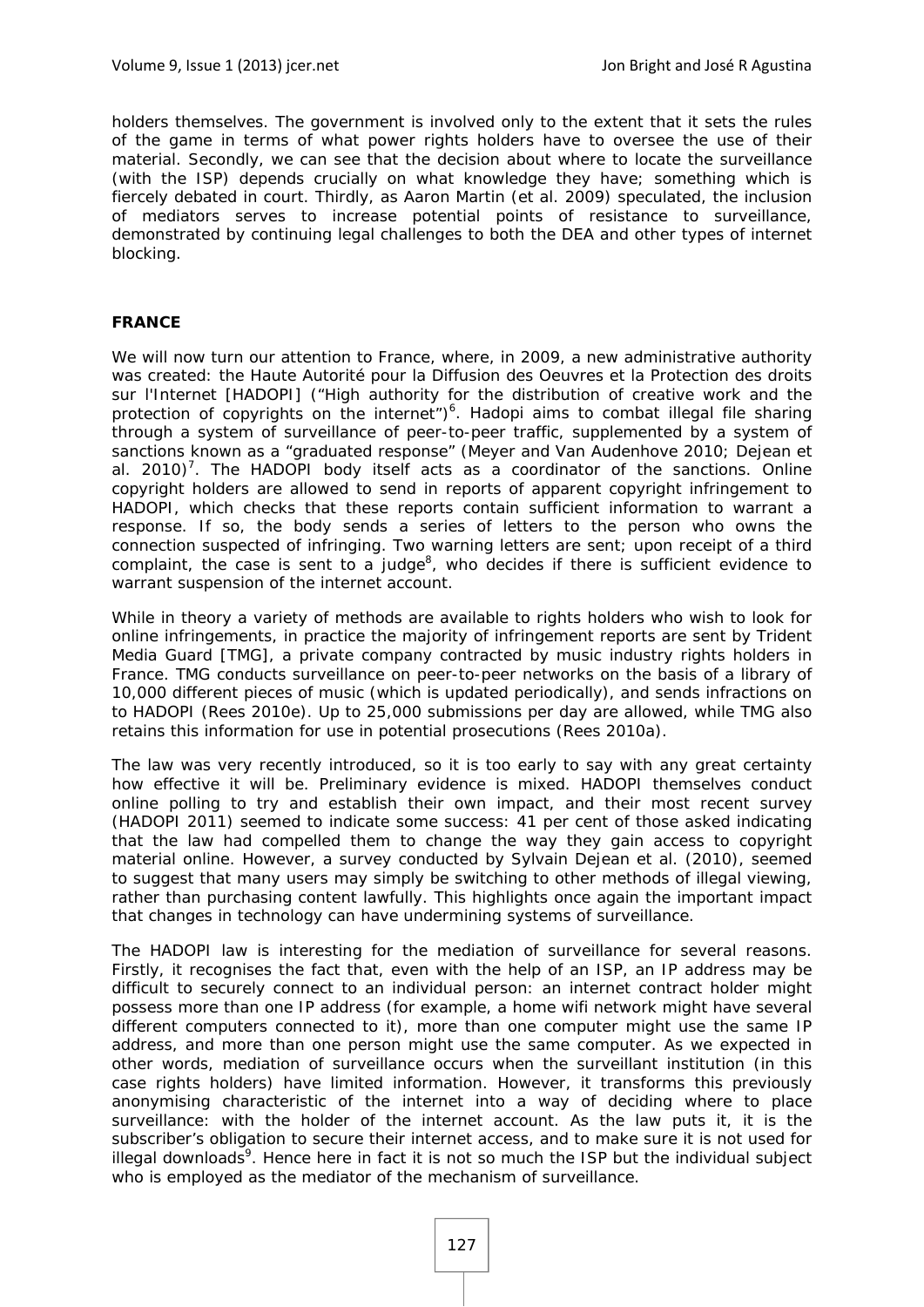Secondly, the system of graduated response develops a new regime of sanctions. The warning letter to the subscriber serves to remove any sense of perceived anonymity online: upon receipt, the user will become aware that at least some of their actions are being monitored. This is designed to lead them to modify their own behaviour, either by changing their own online activities or monitoring the activities of others who use their internet connection. The warning letter also contains information about security measures the subscriber can take in order to obstruct illegal downloads, such as the installation of various types of security software. If repeated infractions are discovered, the law allows the complete suspension of a user's internet access for a period of up to a year; but this suspension may be reduced or even eliminated, if the user accepts the installation of security software. Sanctions therefore become a mechanism of ensuring the participation of mediators (while the aim of modifying user behaviour invites comparisons with the "panopticon" style of surveillance mentioned above).

Thirdly, in contrast to the UK, it is important to note the central place of the HADOPI body in the surveillance system, acting as a clearing house for infringement reports. HADOPI has been designed to accept automatic submissions of infringing IP addresses, which presents the first genuine opportunity to enforce copyright through the *en masse* sanctioning of individuals. In late 2010, HADOPI was sending several hundred warning emails per day, though it aimed to raise that number to 2,000 by the end of the year (Rees, 2010f). While, as Nicola Lucchi points out, 'this is much lower than the number of illegal downloads actually committed', and certainly lower than the number of complaints it was receiving from TMG, it still represents an astonishingly high figure (Lucchi 2011: 25). TMG have since confirmed that the IP addresses sent will not be checked individually by a human operator: the system, in other words, is entirely automatic from complaint to sanction (Champeau 2010b).

## **ITALY**

We will now turn our attention to the case of Italy. In March 2010, the so called "Decreto Romani", named after the Minister for Economic Development Paolo Romani, was approved by the Council of Ministers (Apa and Besemer 2010). The decree made a series of modifications to Italy's media law (the *"Testo Unico dei servizi di media audiovisivi e radiofonici"*). One of the most important of these was the attribution of responsibility for regulating copyright online to the *"Autorità per le Garanzie nelle Comunicazioni"* [AGCOM], Italy's national communications regulator.<sup>10</sup>

On the 6<sup>th</sup> of July 2011, AGCOM approved a draft regulation (668-10), which it opened to public consultation before the final text, in November 2011 (Scorza 2011). The regulation itself has two main parts. The first deals with a series of measures designed to help stimulate the legal market for online media. The second, of more interest to the present discussion, sets out a range of sanctions designed to combat copyright theft. Unlike the Hadopi law and the Digital Economy Act, the AGCOM regulation deals only with internet service providers, and targets especially those hosting content. It provides a two stage procedure for those who suspect their copyright has been infringed upon (AGCOM, 2011), though it should be noted that wide exceptions are provided for educational, scientific and not for profit use.

In the first place, the rights holder can submit a report to the host provider of the website, detailing the sites which are alleged to have infringed upon copyright (the format for which is set out in AGCOM 2011: 15). If the host does not agree the material infringes, or otherwise fails to remove the content, the matter can be passed to AGCOM, which has ten days to undertake a process of deliberation. After this time, the authority will either order the removal of the material, or its reinstatement. The website host is liable to pay a heavy fine if they do not comply with the results of the order. If the host is outside of Italy, AGCOM will send several messages asking them to remove the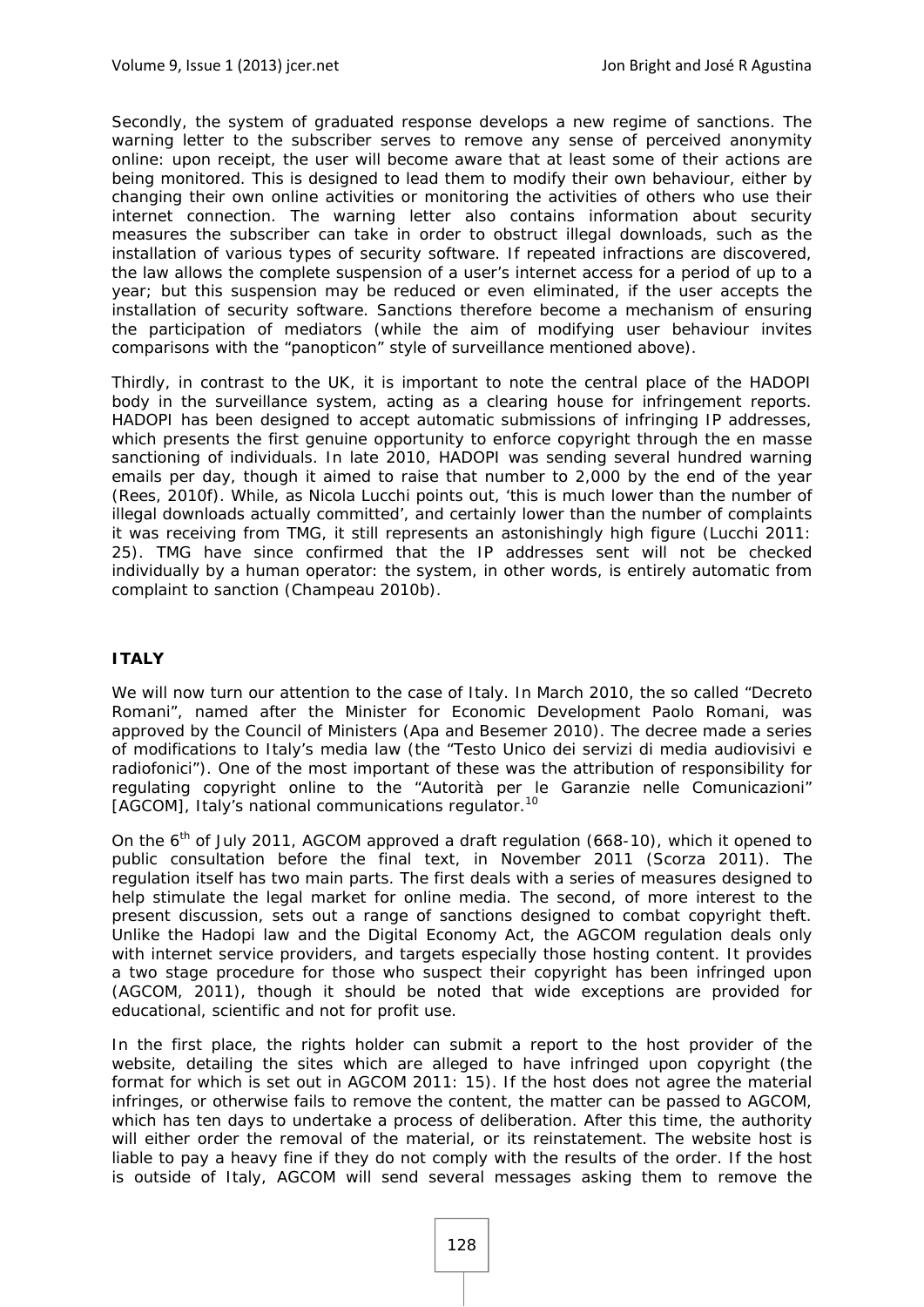content; if this is unsuccessful, they will refer the matter to the courts. Whether the site is foreign or not, AGCOM will also have the power to request internet service providers to block access to specific sites which are deemed infringing (Article 14 and 15; Boresa 2011).

In many respects, the AGCOM regulation does little more than formalise the notice and takedown procedure which was partially created by the ECD. In particular, the aim was to make this procedure effective, as before even if it did theoretically exist there was little possibility of effective enforcement. This absence of functioning notice and takedown procedure was a major contributing factor in Italy's inclusion on the US Trade Office's "Watch List" of countries with, in their opinion, deficient intellectual property regimes, something which itself seems to have been a motivation behind the AGCOM regulation (AGCOM 2011: 38). The AGCOM case highlights a further aspect of the mediation of surveillance: how the mediator may have much less incentive to resist surveillance than the individual. The ISP must take responsibility for the content it hosts, paying fines if it does not remove it expeditiously, and facing legal battles to keep content online.

As Marco Pierani and Mauro Vergari note, ISPs will have little incentive to contest requests received to remove material, as it was not theirs originally (2010: 62-63). While the person who uploaded the content might conceivably wish to complain, the hoster is not under any obligation to inform them that the process is going on, making it likely that any request will be automatically complied with. Unlike in France and the UK therefore, the mediation of surveillance here, somewhat paradoxically, removes the subject of surveillance (that is the person uploading the content) almost entirely from the equation. This serves to reverse the position of knowledge of copyright infringement quite radically. Rather than a situation where absolute knowledge is required of an infringement, something which ISPs were hardly likely to obtain, the slightest suspicion could become grounds for the removal of content. Clearly, as in France, if the potential volume of requests approaches that seen in France (with TMG sending 25,000 requests per day, albeit in the context of peer to peer sharing rather than hosting), it is possible that ISPs will not even have time to confirm their *prima facie* veracity, let alone contest ones that do not appear credible. Here the system may tend towards full automisation.

However, also of interest in this context are related legal judgments in the area. Of particular relevance is the Peppermint case (AGCOM 2011: 13; Caso 2007). In this case, a private company acting on behalf of Peppermint records collected the IP addresses of several thousand users of peer-to-peer networks; Peppermint records went to court to seek the names of those users. The court established that the ISP could not provide them. Furthermore, the Italian Data Protection authority established that the very act of collecting the IP addresses was illegal, as there were no grounds providing for it in the Italian Data Protection Act (Coudert and Werkers 2010: 60). In contrast to the UK and France, therefore, Italy erects a specific barrier to the prosecution of individuals in the online environment, creating a natural obscurity which hides their identities (something which is another factor in Italy's continuing presence on the US Trade Office Watch list), and also limiting the likely involvement of third party companies such as Trident Media Guard.

## **SPAIN**

The recent approval of the Sustainable Economy Law has introduced significant changes in the methods through which copyright infractions are combated in Spain. The relevant parts of this law, known as the *"Ley Sinde"* in reference to the Minister for Culture Ángeles González-Sinde who was responsible for its drafting, has generated an intense debate in both social and political spheres, promoted especially by associations of internet users in the defence of universal access to culture and freedom of expression.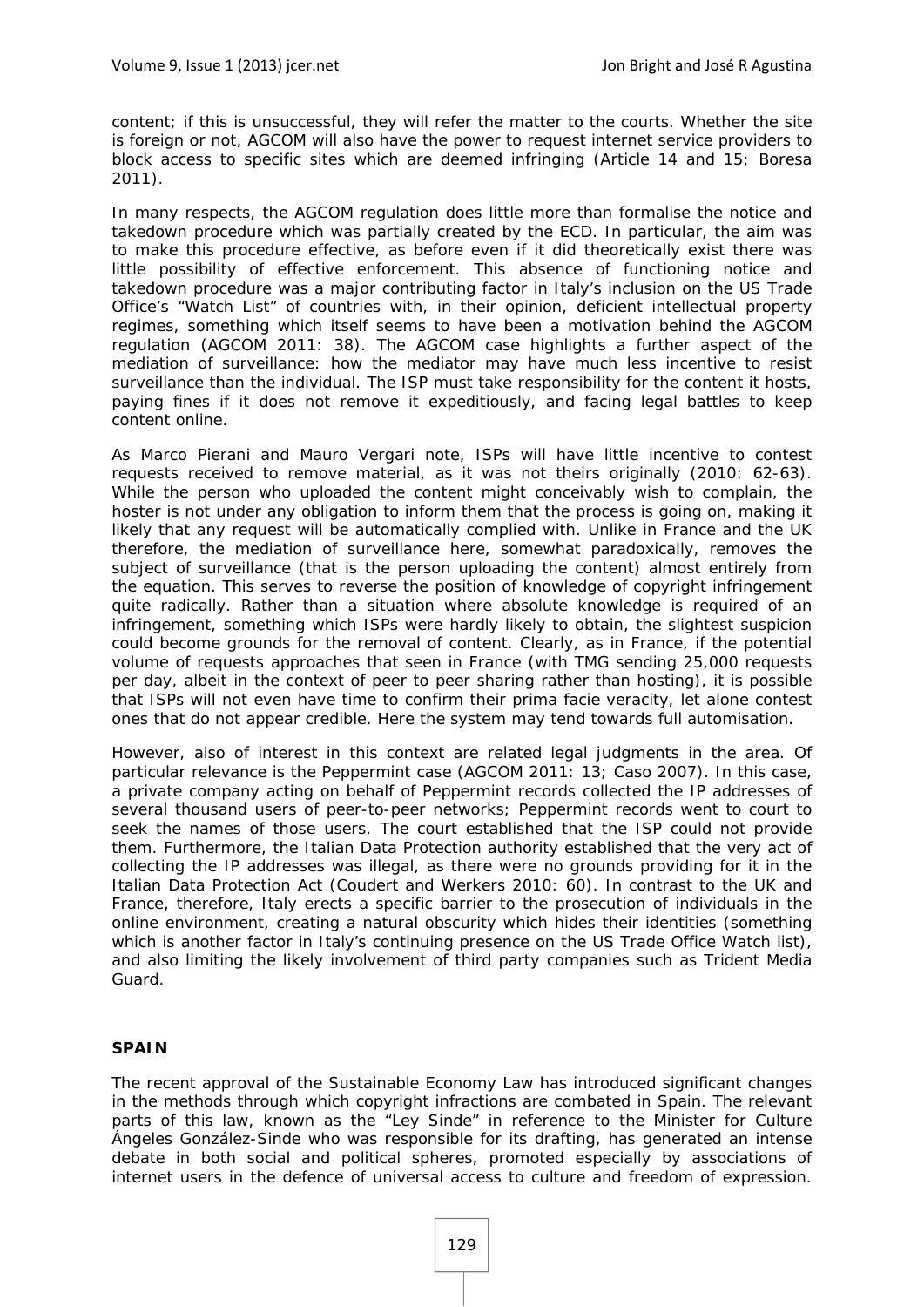Spain adopts a particularly permissive stance towards online file sharing, with wide exceptions for those who download content for private, non-commercial use. In fact, in its 2011 report, the US Congressional Anti-piracy Caucus placed the Iberian country among the top five countries worldwide with the most illegal downloads (the others being Canada, China, Russia and the Ukraine), arguing that illegal downloaders from peer-to-peer networks act with "near impunity" (CIAPC 2011: 4).

The Sinde Law was designed to alter this situation somewhat. However, it is not directed specifically towards consumers, rather, the principle target of the *Ley Sinde* are the intermediaries which facilitate the illegal download of content, in particular web pages which contain links to files for peer to peer download (Peguera 2010: 163). In this respect, the *Sinde* law has more in common with the *Decreto Romani* in Italy than the Hadopi or Digitial Economy laws in France and the UK, as it does not target individual users. However, the text of the *Ley Sinde*, whose precise functioning awaits further definition, is ambiguous. It allows the adoption of measures against service providers who act 'for profit, directly or indirectly, or who have caused or is susceptible to causing patrimonial damage'. So while in theory it is aimed only at web pages containing lists of links to pirated material, in practice this formulation could apply to a wide variety of services and situations.

The mechanism through which these websites are targeted is also similar to that of the *Decreto Romani*. The law aims to endow the Intellectual Property Commission, part of the Ministry of Culture, with the power to restrict the activities of these types of web pages, up to and including requiring their eventual closure. This administrative organ establishes in the first instance whether a website is indeed violating intellectual property rights. Following a heated debate, it was determined that the administrative body will not be able to order the takedown of the website without authorisation from a judge, as web pages are a type of media, which, following article 20.5 of the Spanish constitution, cannot be shut down without a court order (Peguera 2010: 164). However, the court themselves will not be able to assess the alleged copyright violation, but only confirm the constitutionality and proportionality of the measures proposed. Their inability to rule about the existence of the claimed infringement will, somewhat paradoxically, make it very difficult to confirm this proportionality.

Furthermore, current case law provides little legal basis for the act. Existing court decisions have consistently rejected the idea that the mere fact of creating a hyperlink could be an infraction of the Intellectual Property law, regardless of what type of page the link points to. In this way, as Miquel Peguera argues, the *Ley Sinde* appears like an administrative way of achieving something that the courts have been so far denying (Peguera 2010: 165). As the *Ley Sinde* has not reformed the underlying Intellectual Property Law upon which previous judicial decisions are based (by, for example, establishing clearly that linking constitutes an infringement, or creating the offence of contributory infringement seen in other jurisdictions) the *Sinde* Commission will conduct its work in the absence of a proper legal basis: in fact, they will be forced in a sense to ignore existing interpretations of the law made by the judicial system. Here we can see, in other words, that the creation of intermediaries not only creates points of responsibility and resistance, but can help to shift these points as well. The creation of the *Sinde* law was an attempt to deliberately bypass judicial control of copyright enforcement, or at least limit it to a procedural check rather than a substantial determination of the merits of an individual case.

## **ANALYSIS: THE EFFECTS OF MEDIATING SURVEILLANCE**

A complex "assemblage" of actors are implicated in the control of the internet: private actors, internet service providers, autonomous regulators, as well as of course legislators and the judiciary. In Europe, this situation is further complicated by quite diverse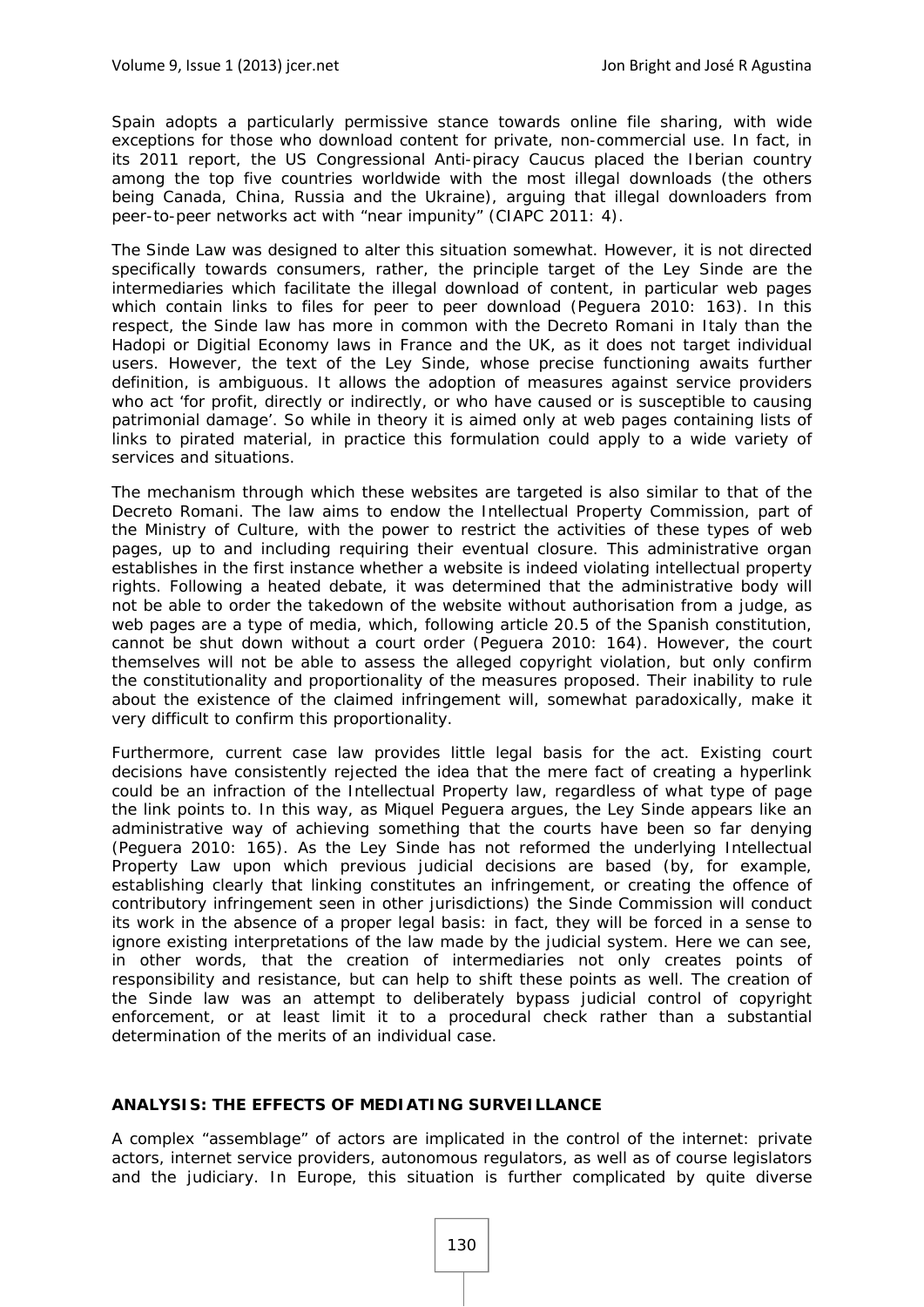national contexts, with only weakly harmonised community law. While France and the UK have implemented a range of increasingly aggressive pieces of online surveillance technology, Italy and Spain have taken different approaches, with their courts especially limiting to a great extent what types of online activity can be controlled. Despite this variety of approaches, a few general conclusions can be drawn about the mediation of surveillance. In this section, we seek to draw these conclusions out.

The first conclusion relates to the selection of surveillance mediators. Surveillance is distributed onto the "points of control" which are perceived to be capable of achieving it. As we outlined above, ISPs are the most frequent mediator of online surveillance; but they are by no means the only one. Individual users are also being pressed into taking legal responsibility for the surveillance and protection of their own internet connections, at least in the UK and France, which is a way of getting round the difficulty of securely connecting an IP address to a particular person. This may place these users in the invidious position of having to regulate the activities of their friends and family members, who may also be using their connection. Meanwhile, rights holders themselves can also act as a point of control, exploiting the overall visibility of the internet to conduct surveillance of their own works; and they frequently have done, often through privately contracted firms. Differing national viewpoints on the practice exist, but where it is allowed, this "privatization" of copyright enforcement presents an enormous data gathering opportunity for private firms (Scorza 2008: 87), and also allows them to be somewhat selective in what rights they actually enforce; in the US at least they have tended towards tolerating many types of use (Katyal 2009). It is a tendency that also seems to risk disadvantaging smaller rights holders, who perhaps lack the capacity to effectively police their work (Meyer and Van Audenhove 2010: 77).

This distribution of responsibility points to the importance of the *capacity* of mediators to regulate surveillance, which is one of the crucial means through which such mediators are selected. Many ISPs have attempted to argue, as in the Newzbin case, they do not have the ability to conduct the surveillance being assigned to them as they are not in a position to know when content is infringing. ISPs can also argue that they do not have the financial capacity to fulfill their surveillance obligations, and many pieces of legislation refer to the need for the duties imposed on ISPs to be proportionate in terms of the effort required, or have (as in the example of OFCOM's code of conduct) restricted their obligations only to larger ISPs. The capacity of mediators, crucially, is not fixed. The way information flows online is mutable in a variety of ways; and the speed with which this changes can defy conventional regulation attempts. The displacement effect of online surveillance can be high, as the cost of changing to a different form of communication is quite low for users. So, as we noted in the French case, the rise of streaming media makes it less necessary for copyright infringers to use peer-to-peer technology, which erodes the utility of the Hadopi law. In the case of the DEA, meanwhile, the difficulty of blocking websites for any length of time was acknowledged, especially acute in, for example, the broadcast of live sports events. But it may also cut the other way: the changing makeup of service providers themselves could in fact increase both their capacity and even their incentives to control online users. As we noted in the Newzbin case, the pre-existence of a filter makes it easier for more websites to be added.

A second conclusion is that mediation of surveillance also implies the mediation of sanctions; and these sanctions can be inexact. Points of control are proxies for the subject of surveillance (Kreimer 2006), providing a sort of indirect and in many cases approximate access. As several commentators have noted, the potential suspension of internet access punishes all users of that account, even if only one of them had committed any infringement. The blocking of websites presents a similar problem: an IP address can encompass a website with both legal and illegal functions, or may well even encompass several websites. This approximation of access is something that can cut both ways. On the one hand, it seems likely that punishments handed down might be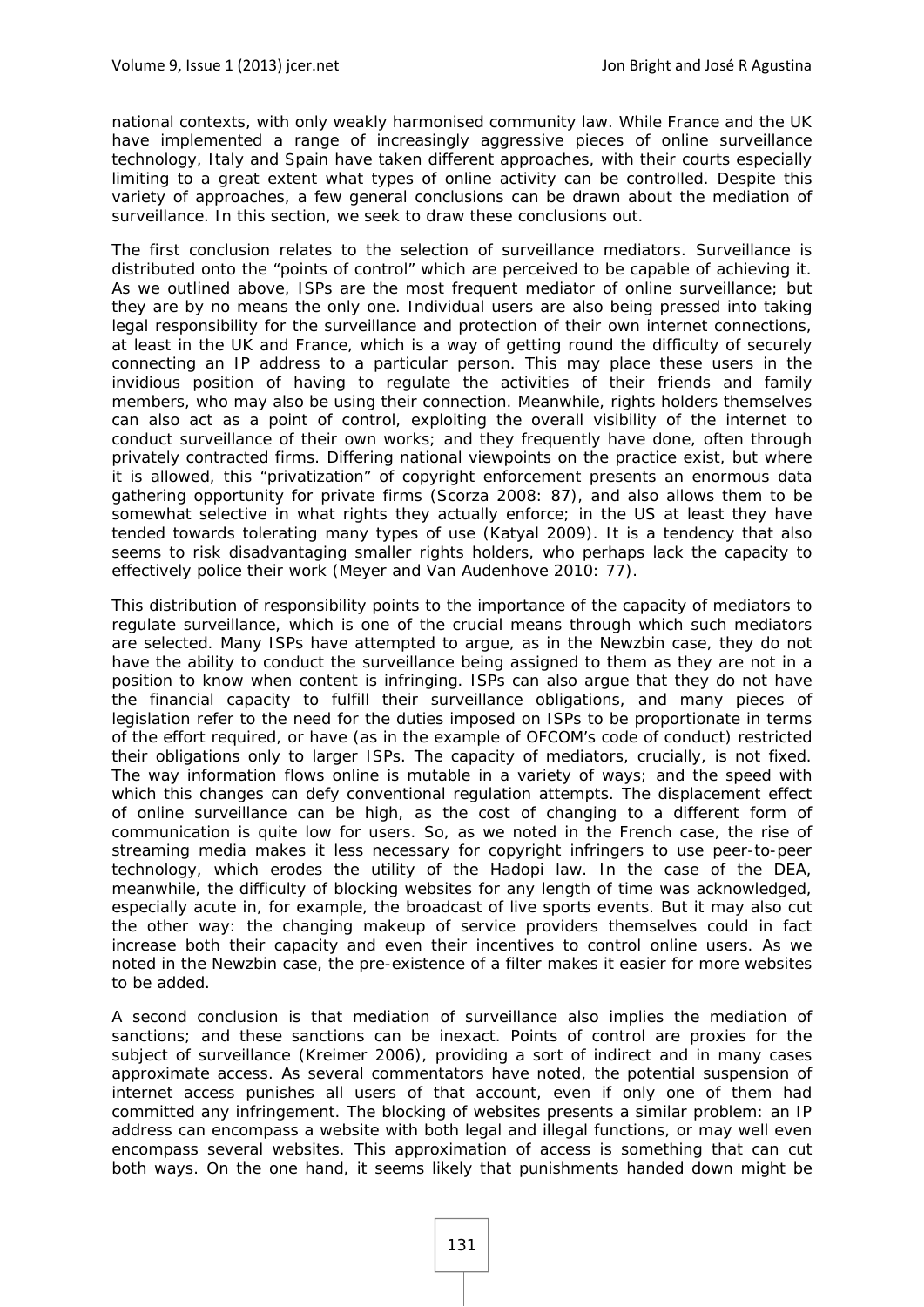too broad, unjustly falling on innocent victims. On the other, it also provides potential for infringing material to hide amongst the crowd, in a certain sense. In this respect, it is interesting to note the careful consideration made in the Newzbin case of whether any part of the site offered legal content; in the future, we may well see copyright infringing sites adding legal sections to their websites, in the hope of evading being blocked.

Finally, and perhaps most importantly, the distribution of surveillance onto mediators also serves, as Martin et al. have noted (2009), to distribute the possibilities for the resistance of that surveillance. By acting as a point of connection between rights holders, internet users and ISPs, administrative bodies can both regulate how surveillance is performed (by formalising notice and takedown procedures and thus guaranteeing rights) and facilitate its execution (by automating procedures to sanction individuals). ISPs themselves can, in certain circumstances, check individual claims made by rights holders against them, as in the notice and takedown procedure formalised in the AGCOM regulation, or the copyright infringement reports to be made under the DEA. Here, the worry is of course that the ISPs themselves will have little incentive to contest these on a case by case basis.

## **CONCLUSION**

We will conclude with some brief remarks about the future of surveillance of copyright online, which illustrate the importance of understanding the dynamics of the mediation of surveillance. While media lobbies remain powerful, and their business models remain open to online abuse, the development of copyright enforcement is likely to continue to be a topic of interest: more legislation undoubtedly awaits. Several areas of change are important. The diversity of national opinion on the subject means that EU legislation on issues such as graduated response seems unlikely in the near future (Meyer and Van Audenhove 2010: 73)<sup>11</sup>: however other pieces of EU legislation such as the recently negotiated telecoms package may well turn out to be important in the area (Horten 2011), while the EC is also in the process of negotiating recommendations on notice and takedown procedures, albeit ones targeted more at xenophobia, terrorism and child pornography than copyright offences (McNamee, 2010). Different national initiatives are also likely to continue, as legislators struggle to accommodate the demands of both the creative industry and international trading partners such as the US. Furthermore, the continuing evolution of web services will mean the continuation of an active role for the courts in deciding the applicability of old rules to new contexts. The rise of Web 2.0 services also deserves a mention in this regard: sites such as Youtube blur the distinction between content provider and content hoster (though most decisions have extended the liability protection of the ECD to cover these types of services, providing they have efficient notice and takedown procedures – see Viola et al 2010). Recent US court cases on whether safe harbour protection can be extended to those providing "cloud services" (Rosenblatt 2011) and on the exact nature of the knowledge required to bring about ISP liability (Gray 2011) may well be duplicated at some point in Europe. While it is difficult to predict with any certainty what direction these initiatives will take, one area which seems likely to be the focus of conflict is that of outright blocking: either through the disconnection of users who are deemed to have committed copyright offences, or the blocking of (foreign) websites from entire national internet spaces. The symbolic finality of this blocking has made it a focal point of resistance: the idea of user disconnection, for example, has been criticised by the European Parliament, European Data Protection Supervisor (EDPS 2010), and the UN Special Rapporteur for Human Rights (Human Rights Council 2011); while the idea of website blocking was seen as potentially contrary to EU law in a recent opinion of an ECJ advocate general (OSCE 2011: 143).

Given the strength of these opinions, it seems quite likely that both legislators and courts will move in the direction of requiring increased surveillance of infringing user's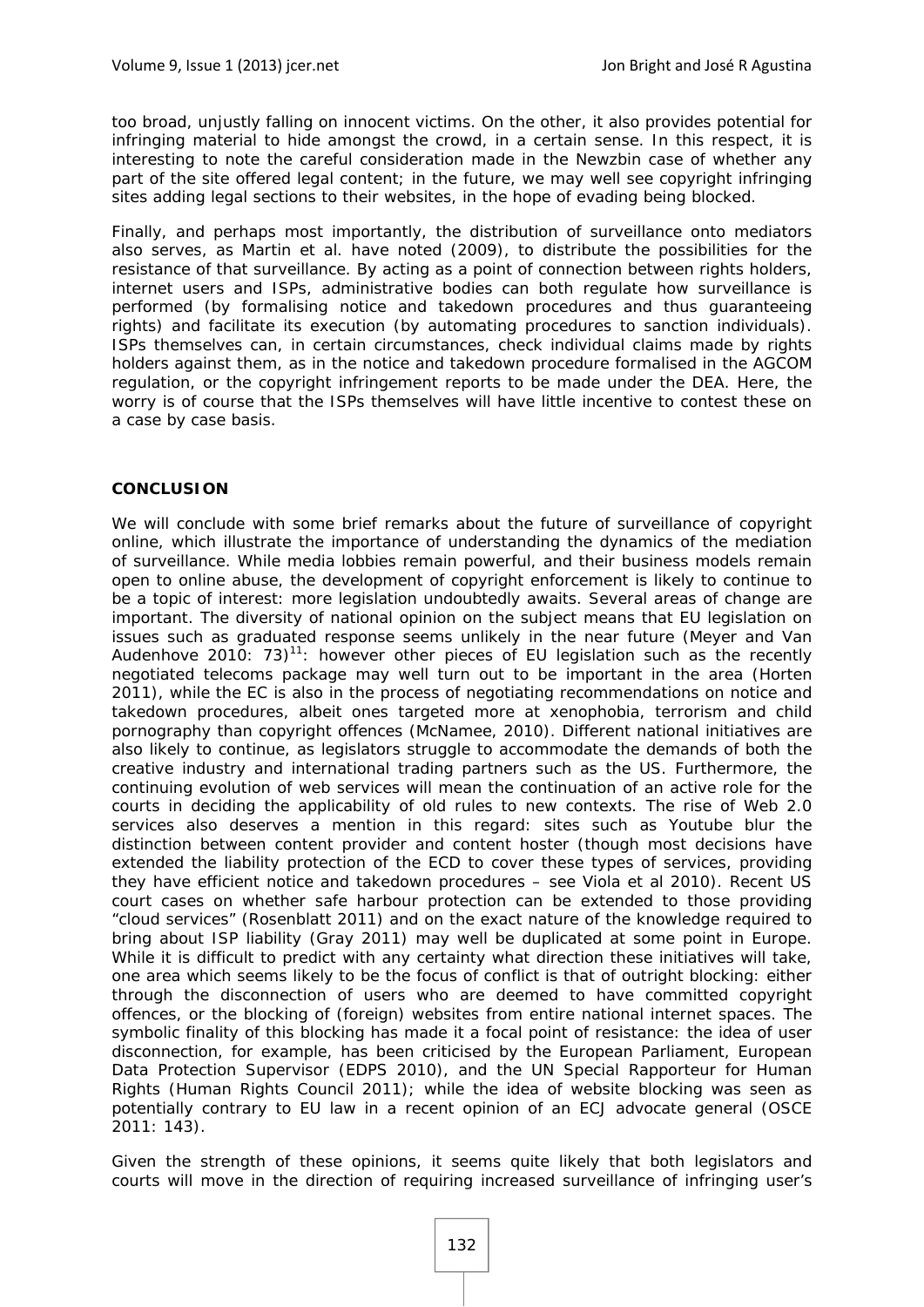accounts, rather than outright disconnections or blocking, at least in a majority of cases (as Katyal suggests, in the US record industries are also moving from hard sanctions such as prosecution to more passive types of surveillance – see Katyal 2009). Several technical options may be available to them: in the UK, it has been proposed that account speed be limited enough to make downloading infeasible, whilst in France the SCPP are continuing the development of filtering software which blocks access to specific files (Rees 2010e). These solutions may seem, *prima facie*, less extreme, but they bring with them the worrying possibility of the continued development and normalisation of online surveillance technology. As we argued above, the mere existence of this technology affects legal decisions about whether it should be used, as it reduces costs for the mediator of surveillance. This could lead to a potential ratchet effect, whereby each decision compelling the use of surveillance tools furthers their development, making subsequent uses more likely. It is in this are that understanding the dynamics of the mediation of surveillance becomes crucial.

\*\*\*

## **ACKNOWLEDGEMENTS**

The authors would like to thank Miguel Peguera, Angela Daly, Ben Farrand, Aaron Martin and Marcus Felson, all of whom provided useful comments and criticisms on earlier drafts of this paper. We would also like to thank the members of LiSS Working Group 4, especially Charlotte Bagger Tranberg, for their discussion and encouragement, as well as the editors of JCER and this special issue, and two anonymous reviewers, for their helpful comments and suggestions. All errors and omissions remain our own.

<sup>&</sup>lt;sup>1</sup>Though beyond the scope of the present article, it is worth mentioning that debate exists about the appropriateness of "assemblage" as a translation of the French word *agencement* originally employed by Deleuze and Guattari. See Phillips 2006 for a brief overview.

 $2$  Of course, many websites have mechanisms, such as cookies, or ask for information, such as a username and password, which *try* to identify their users. But only the ISP is capable of knowing for certain to whom an IP address is allocated.

 $3$  Ohm was talking specifically about ISPs based in the US. However the point applies in Europe as well.<br> $4$  Mith the rise of what is known as "Dean Basket Inspection" technology, some are beginning to argue <sup>4</sup> With the rise of what is known as "Deep Packet Inspection" technology, some are beginning to argue that ISPs might develop their own commercial interest in knowing what is transmitted over their networks. Deep Packet Inspection is however beyond the scope of the present article.

<sup>&</sup>lt;sup>5</sup> As yet, no legislation exists which aims to substantially reverse provisions of the ECD (indeed, the safe harbour provisions were once again reaffirmed in the EU's 2009 Universal Services Directive - see Viola et al, 2010).

<sup>&</sup>lt;sup>6</sup> In France, Spain, and Italy, there exists no direct translation of the term "copyright". Rather, there is what might be translated as the "Right of the Author" (*droit d'auteur, diritto d'autore, derecho del autor*). 7

A peer-to-peer network is one which enables the direct connection of two computers across the internet, a connection which can be used for a variety of purposes, such as the transmission of files. (Riehl, 2001)

<sup>&</sup>lt;sup>8</sup> The necessity of judicial authorisation for the suspension of internet accounts was a key point in the legislative debate over Hadopi. (Lucchi, 2011)

 $\degree$  This obligation was actually introduced by a preceding piece of legislation.<br><sup>10</sup> Although this responsibility had been accreting little by little in various preceding pieces of legislation (Aria, 2011: 3).

<sup>&</sup>lt;sup>11</sup> There was some speculation that it would form part of the recently negotiated Anti-Counterfeiting Trade Agreement, but in the end this proved not to be the case (see DG EXPO 2011: 57).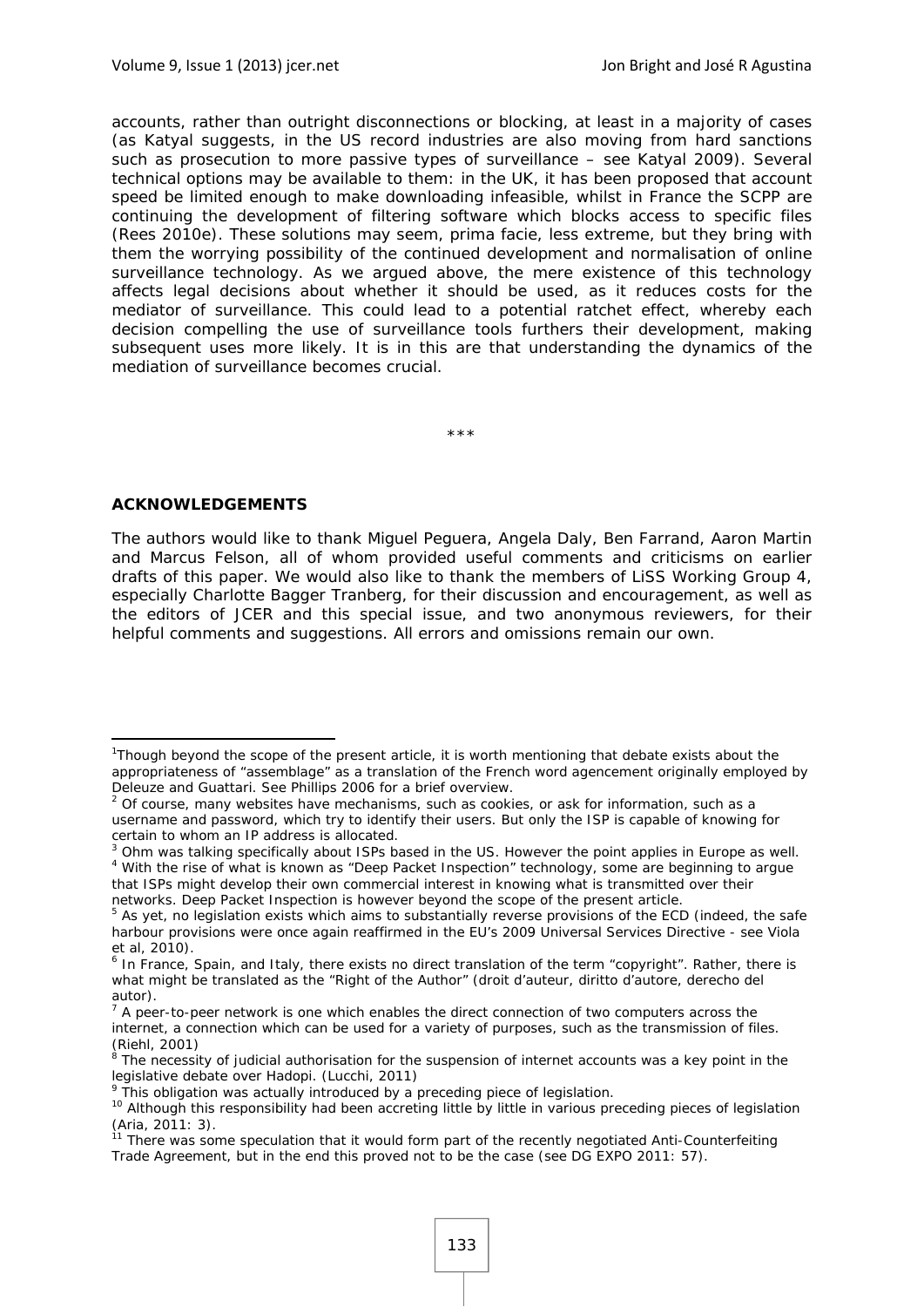#### **REFERENCES**

AGCOM (2011). 'Consultazione pubblica sullo schema di regolamento in materia di tutela del diritto d'autore sulle reti di comunicazione elettronica (Delibera n. 668/10/CONS)', *Gazzetta Ufficiale della Repubblica italiana*, 163. Available at: http://www.agcom.it/default.aspx?DocID=6693. Last accessed 30 September 2012.

Agustina, J. R. (2010). 'La arquitectura digital de Internet como factor criminógeno: Estrategias de prevención frente a la delincuencia virtual', *International E-Journal of Criminal Sciences*, 4 (3), pp. 1-31.

Apa, E. and Besemer, F. (2010). 'Il nuovo Testo Unico dei Servizi di Media Audiovisivi: le innovazioni del Decreto Romani', *Key4biz*, 5 March. Available at:

http://www.key4biz.it/News/2010/03/05/Policy/decreto\_romani\_agcom\_minori\_diritto\_dautore\_lcn\_pro duct\_placement\_pubblicita.html. Last accessed 30 September 2012.

Aria, L. (2011). 'Azioni positive ed enforcement, le due "gambe" del regolamento', *lettera@gcom*, 3/2011, pp.3-6. Available at: http://www.agcom.it/default.aspx?DocID=6877. Last accessed 30 September 2012.

Ashford, W. (2011). 'Why the High Court ruling in the Newzbin2 case is such a big deal', *ComputerWeekly*, 29 July. Available at: http://www.computerweekly.com/Articles/2011/07/29/247456/Why-the-High-Court-ruling-in-the-Newzbin2-case-is-such-a-big.htm. Last accessed 30 September 2012.

Baistrocchi, P. A. (2003). 'Liability of Intermediary Service Providers in the EU Directive on Electronic Commerce', *Santa Clara Computer & High Technology Law Journal*, 19 (1), pp. 111-130.

Bergström, M., Helgesson, K. S., Mörth, U. (2011). 'A New Role for For-Profit Actors? The Case of Anti-Money Laundering and Risk Management', *Journal of Common Market Studies*, 49 (5), pp. 1043-1064.

Bodard, K. (2003). 'Free access to information challenged by filtering techniques', *Information & Communications Technology Law*, 12 (3), pp. 263-279.

Boresa, G. (2011). 'Ecco la delibera Agcom sulla pirateria online', *Mytech*, 6 July. Available at: http://mytech.it/web/2011/07/06/ecco-la-delibera-agcom-sulla-pirateria-online/. Last accessed 30 September 2012.

Brenner, S. W., Clarke, L. (2005). 'Distributed Security: Preventing Cybercrime', *John Marshall Journal of Computer and Information Law*, pp. 659-709.

Caso, R. (2007). 'Il conflitto tra copyright e privacy nelle reti Peer to Peer: il caso Peppermint - profili di diritto comparato'. Technical Report, Scienze Giuridiche, University of Trento. Available at: http://www.jus.unitn.it/users/caso/DRM/Libro/peppermint/home.asp. Last accessed 30 September 2012.

Champeau, G. (2010a). 'HADOPI: la CNIL avait dénoncé l'absence de contrôle de TMG !', *Numerama*, 20 September. Available at: http://www.numerama.com/magazine/16826-hadopi-la-cnil-avait-denonce-labsence-de-controle-de-tmg.html. Last accessed 30 September 2012.

Champeau, G. (2010b). 'Hadopi : 10 % d'échec dans l'identification des abonnés ?!', *Numerama*, 25 October. Available at: http://www.numerama.com/magazine/17144-hadopi-10-d-echec-dans-lidentification-des-abonnes.html. Last accessed 30 September 2012.

CIAPC. (2011). '2011 Country Watch List'.

Clark, B. (2007). 'Illegal downloads: sharing out online liability: sharing files, sharing risks', *Journal of Intellectual Property Law & Practice*, 2 (6), pp.402-418*.* 

Clayton, R. (2011). 'Will Newzbin be blocked?', *Light Blue Touchpaper*, July 28. Available at: http://www.lightbluetouchpaper.org/2011/07/28/will-newzbin-be-blocked/. Last accessed 30 September 2012.

Cohen, J. E. (2006). 'Pervasively Distributed Copyright Enforcement', *Georgetown Law Review*, 95, pp. 1-48.

Coudert, F., and Werkers, E. (2010). 'In The Aftermath of the Promusicae Case: How to Strike the Balance?', *International Journal of Law and Information Technology*, 18 (1), pp. 50-71.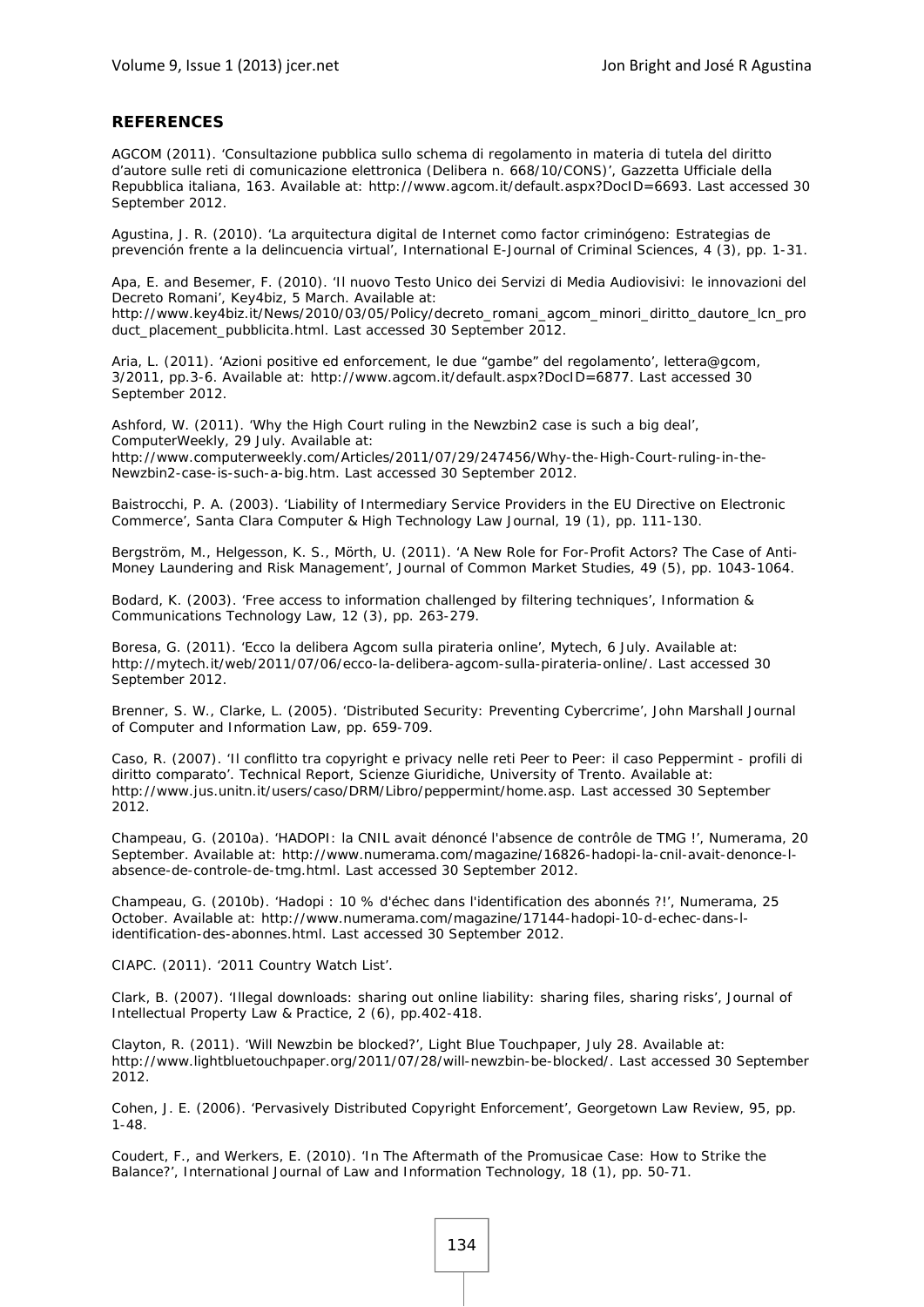Dandeker, C. (1990). *Surveillance, power and modernity: bureaucracy and discipline from 1700 to the present day*, Cambridge: Polity Press.

Dejean, S., Pénard, T., and Suire, R. (2010). 'Une première évaluation des effets de la loi Hadopi sur les pratiques des Internautes français'. Study prepared for M@rsouin, CREM and the University of Rennes. Available at: http://www.01net.com/fichiersAttaches/300415066.pdf. Last accessed 30 September 2012.

Deleuze, G., and Guattari, F. *Mille Plateaux*, Paris : Éditions de minuit.

DG EXPO. (2011). *The Anti-Counterfeiting Trade Agreement (ACTA): An Assessment*. Brussels: European Parliament.

EDPS. (2010). 'Opinion of the European Data Protection Supervisor on the current negotiations by the European Union of an Anti-Counterfeiting Trade Agreement (ACTA) (2010/C 147/01)'. Available at: http://www.edps.europa.eu/EDPSWEB/webdav/site/mySite/shared/Documents/Consultation/Opinions/2 010/10-02-22\_ACTA\_EN.pdf. Last accessed 30 September 2012.

Foucault, M. (1975). *Surveiller et Punir: Naissance de la prison*, Paris: Gallimard.

Gray, N. J. (2011). 'Blindsided! Will U.S. Supreme Court Patent Ruling on Willful Blindness Determine Standard for Red-Flag Knowledge Under DMCA?', *The 1709 Blog*, 5 July. Available at: http://the1709blog.blogspot.com/2011/07/blindsided-will-us-supreme-court-patent.html. Last accessed 30 September 2012.

Giddens, A. (1987). *The Nation State and Violence*, Berkeley: University of California Press.

Guiraudon, V. (2003). 'Before the EU border: remote control of the "huddled masses"', in K. Groenendijk, E. Guild, and P. Minderhound (eds), *In search of Europe's borders*. New York: Kluwer Law International, pp. 191–214

HADOPI. (2011). 'Hadopi, biens culturels et usages d'internet: pratiques et perceptions des internautes français'. Available at: http://www.hadopi.fr/download/sites/default/files/page/pdf/t1\_etude\_courte.pdf. Last accessed 30 September 2012.

Haggerty, K. D. (2006). 'Tear down the walls: on demolishing the panopticon', in D. Lyon (ed), *Theorizing Surveillance*. Portland: Willan Publishing, pp. 23-44

Haggerty, K. D., and Ericson, R. V. (2000). 'The surveillant assemblage', *British Journal of Sociology*, 51 (4), pp. 605-622.

Halliday, J. (2011). 'Filesharing: BT and TalkTalk fail in challenge to Digital Economy Act', *The* Guardian, 20 April. Available at: http://www.guardian.co.uk/technology/2011/apr/20/filesharing-bt-talktalk-digitaleconomy-act. Last accessed 30 September 2012.

Hesseling, R. (1994). 'Displacement: A Review of the Empirical Literature', *Crime Prevention Studies*, 3, pp.197-230.

Hier, S. (2003). 'Probing the Surveillant Assemblage', *Surveillance & Society*, 1 (3), pp. 399-411.

Horten, M. (2011). *The Copyright Enforcement Enigma: Internet Politics and the 'Telecoms Package'*. London: Palgrave Macmillan.

Human Rights Council. (2011). 'Report of the Special Rapporteur on the promotion and protection of the right to freedom of opinion and expression (A/HRC/17/27)'. Available at: http://www2.ohchr.org/english/bodies/hrcouncil/docs/17session/A.HRC.17.27\_en.pdf. Last accessed 30 September 2012.

Katyal, S. (2004). 'The New Surveillance', *Case Western Law Review*, 54, pp. 297–385.

Katyal, S. (2009). 'Filtering, Piracy Surveillance, and Disobedience', *Columbia Journal of Law & the Arts*, 32 (4), pp. 401-426.

Kreimer, S. F. (2006). 'Censorship by Proxy: the First Amendment, Internet Intermediaries, and the Problem of the Weakest Link', *Scholarship at Penn Law*. Paper 133. Available from: http://lsr.nellco.org/upenn\_wps/133. Last accessed 30 September 2012.

Larsson, S. (2011). 'The Path Dependence of European Copyright', *SCRIPT-ed*, 8 (1), pp. 8-31.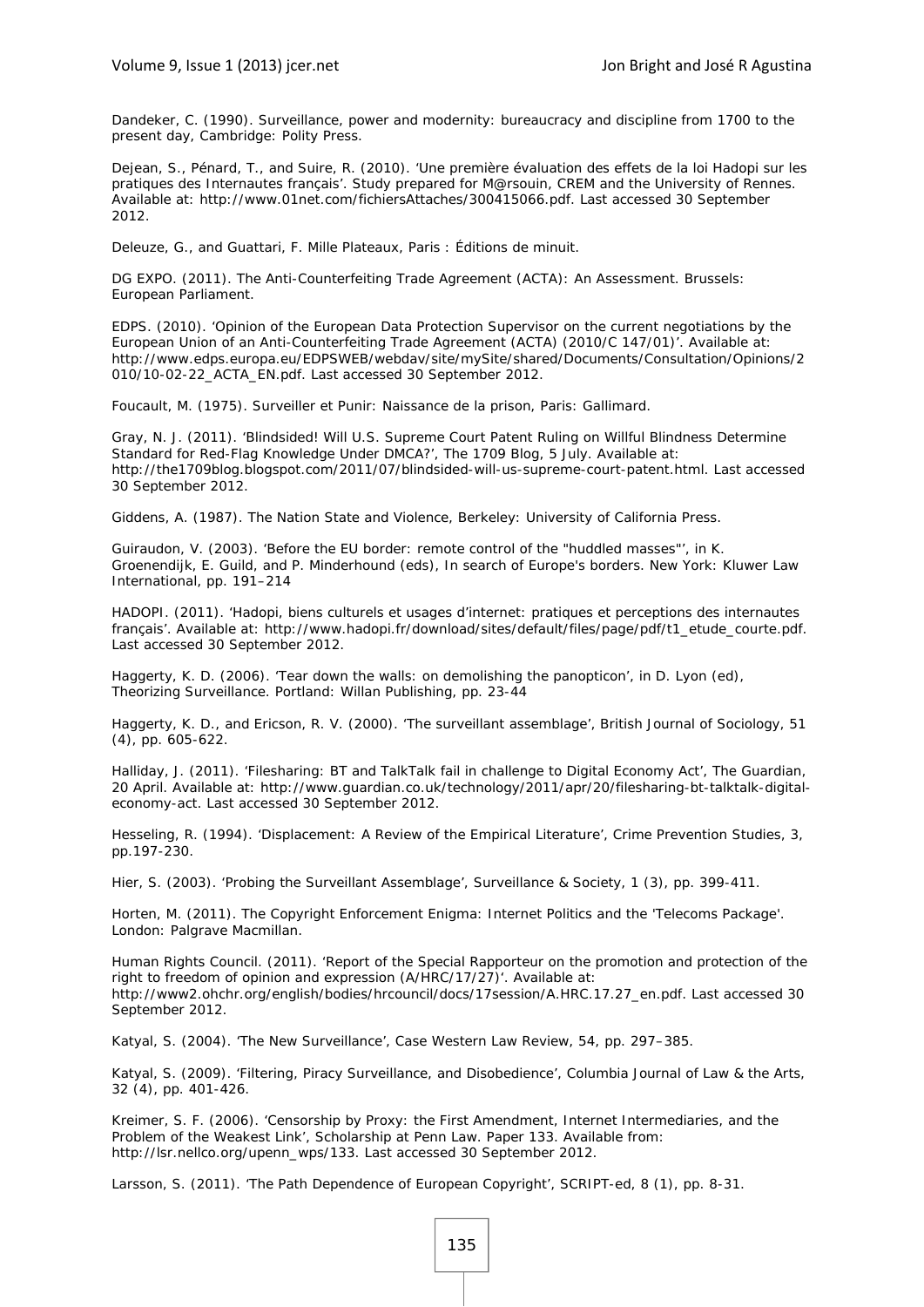Lianos, M. (2003). 'Social Control after Focualt', *Surveillance & Society*, 1 (3), pp. 412-430.

Lyon, D. (2007). *Surveillance Studies: An Overview*, Cambridge: Polity Press.

Lucchi, N. (2011). 'Regulation and Control of Communication: The French Online Copyright Infringement Law (HADOPI)', *Cardozo Journal of International and Comparative Law*, 19 (3), pp.645-678

Martin, A. K., van Brakel, R., and Bernhard, D. (2009). 'Understanding resistance to digital surveillance: Towards a multi-disciplinary, multi-actor framework', *Surveillance and Society*, 6 (3), pp. 213-232.

McIntyre, J. J. (2011). 'Balancing Expectations of Online Privacy: Why Internet Protocol (IP) Addresses Should be Protected as Personally Identifiable Information', *DePaul Law Review*, 60 (3), pp. 895-936.

McNamee, J. (2010). 'Commission finds solution on notice and takedown and it seeks the problem', *EDRi-gram*, 8 (24). Available at: http://www.edri.org/edrigram/number8.24/recommandations-noticetakedown-ec. Last accessed 30 September 2012.

Meyer, T., and Van Audenhove, L. (2010). 'Graduated response and the emergence of a European surveillance society', *info*, 12 (6), pp. 69-79.

Michaels, J. (2010). 'Deputizing Homeland Security', *Texas Law Review*, 88, pp. 1435-1473.

Moore, T., and Clayton, R. (2009). 'The Impact of Incentives on Notice and Takedown'. In: M. E. Johnson, *Managing Information Risk and the Economics of Security*, London: Springer, pp. 199-223.

Muller, M. (2008). 'Scarcity in IP addresses: IPv4 Address Transfer Markets and the Regional Internet Address Registries', *Internet Governance Project*. Available at: http://www.internetgovernance.org/pdf/IPAddress\_TransferMarkets.pdf. Last accessed 30 September 2012.

Nas, S. (2004). 'The Multatuli Project: ISP Notice & take down'. Available at: http://www.bof.nl/docs/researchpaperSANE.pdf. Last accessed 30 September 2012.

Nock, S. (1993). *The Costs of Privacy*, New York: De Gruyter.

Ohm, P. (2009). 'The Rise and Fall of Invasive ISP Surveillance', *University of Illinois Law Review*, 2009 (5), pp. 1417-1496.

OFCOM (2011). 'Draft Initial Obligations Code'. Available at: http://stakeholders.ofcom.org.uk/consultations/copyright-infringement/. Last accessed 30 September 2012.

OSCE (2011). 'Freedom of Expression on the Internet'. Available at: http://www.osce.org/fom/80723. Last accessed 30 September 2012.

Pearce, G., and Platten, G. (2000). 'Promoting the Information Society: The EU Directive on Electronic Commerce', *European Law Journal*, 6 (4), pp. 363-378.

Peguera, M. (2010). 'Internet Service Providers' Liability in Spain: Recent Case Law and Future Perspectives', *Journal of Intellectual Property, Information Technology and E-Commerce Law*, 1 (3), pp. 151-171.

Pierani, M., and Vergari, M. (2010). 'Gli utenti e il diritto d'autore nel nuovo contesto tecnologico digitale', in F. Sarzana di Santa Ippolito (ed), *Libro Bianco su Diritti D'Autore e Diritti Fondamentali nella Rete Internet*. Rome: FakePress.

Rees, M. (2010a). 'Hadopi et TMG : un système de seuils aiguillera les sanctions', *PCINpact* , 24 June. Available at: http://www.pcinpact.com/actu/news/57855-hadopi-seuil-tmg-cnil-deliberation.htm. Last accessed 30 September 2012.

Rees, M. (2010b). 'Hadopi : le moyen de sécurisation labellisé, future niche du DPI', *PCINpact* , 2 August. Available at: http://www.pcinpact.com/actu/news/58565-hadopi-moyen-securisation-dpifiltrage.htm. Last accessed 30 September 2012.

Rees, M. (2010c). 'Hadopi : comment persuader l'abonné de subir le filtrage par DPI', *PCINpact* , 2 September. Available at: http://www.pcinpact.com/actu/news/59106-hadopi-dpi-vedicis-scppfiltrage.htm. Last accessed 30 September 2012.